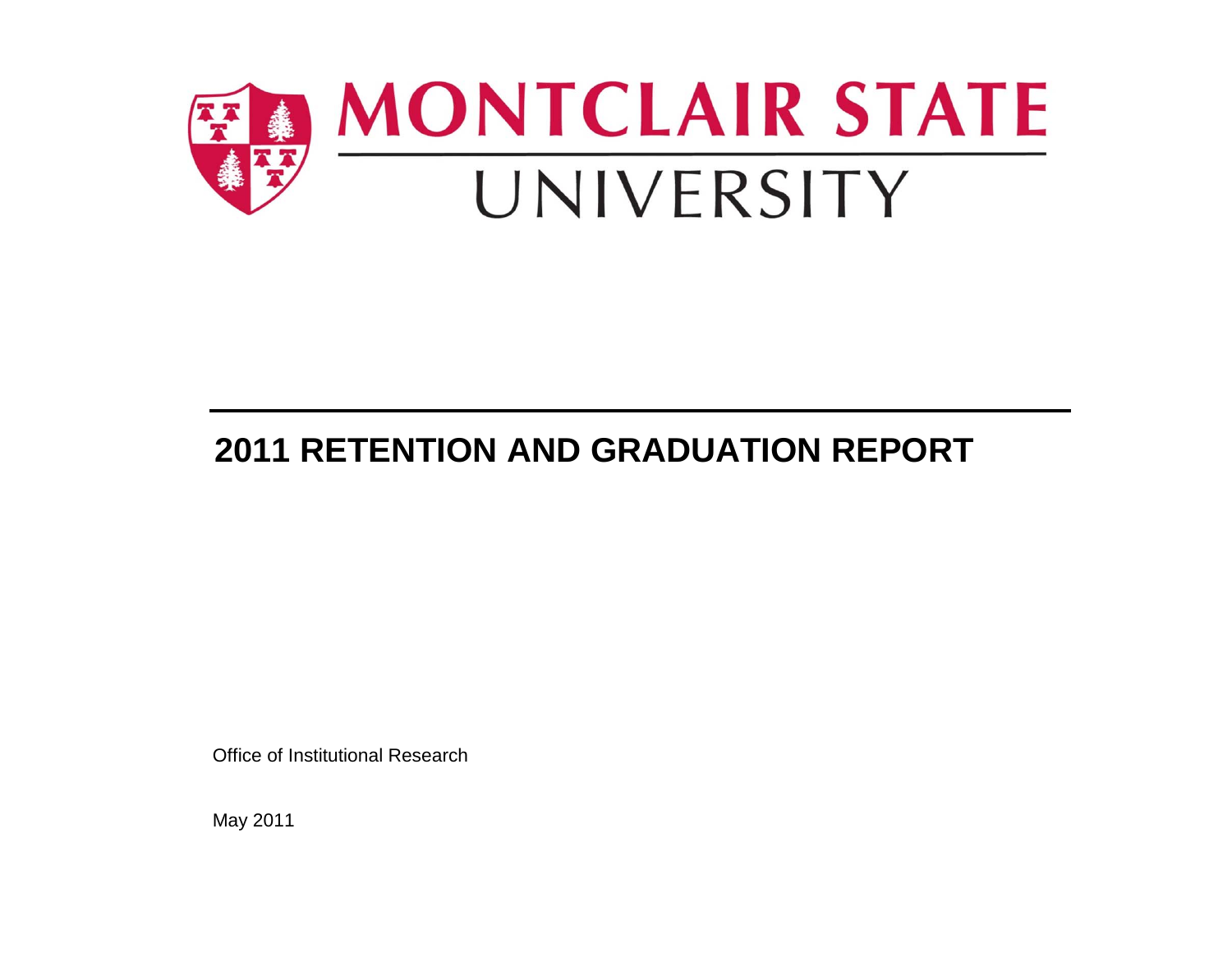## **TABLE 1: RETENTION AND GRADUATION RATES FOR FULL-TIME, FIRST TIME UNDERGRADUATE COHORTS FALL 2000 TO FALL 2009 [1]**

|                              |                                                                  |                       | <b>RETENTION RATES</b>                             |                              | <b>RETENTION &amp; CUMULATIVE GRADUATION RATES [2]</b> |                                   |                                                                                                  |                                   |                                  |                                                         |
|------------------------------|------------------------------------------------------------------|-----------------------|----------------------------------------------------|------------------------------|--------------------------------------------------------|-----------------------------------|--------------------------------------------------------------------------------------------------|-----------------------------------|----------------------------------|---------------------------------------------------------|
| <b>YEAR</b><br><b>COHORT</b> | <b>NUMBER IN</b><br><b>ENTERING</b><br><b>ENTERED COHORT [3]</b> | <b>SECOND</b><br>YEAR | <b>PERCENT RETAINED TO</b><br>THIRD<br><b>YEAR</b> | <b>FOURTH</b><br><b>YEAR</b> | <b>PERCENT</b><br><b>4 YEARS</b>                       | <b>PERCENT</b><br><b>5TH YEAR</b> | <b>PERCENT</b><br><b>GRADUATED RETAINED TO GRADUATED RETAINED TO GRADUATED</b><br><b>5 YEARS</b> | <b>PERCENT</b><br><b>6TH YEAR</b> | <b>PERCENT</b><br><b>6 YEARS</b> | <b>PERCENT</b><br><b>RETAINED TO</b><br><b>7TH YEAR</b> |
| 2000                         | 1,324                                                            | 82.6%                 | 72.7%                                              | 68.5%                        | 26.5%                                                  | 40.6%                             | 52.6%                                                                                            | 11.5%                             | 59.3%                            | 5.0%                                                    |
| 2001                         | 1,378                                                            | 85.0%                 | 75.5%                                              | 70.9%                        | 27.0%                                                  | 41.7%                             | 54.0%                                                                                            | 13.6%                             | 61.2%                            | 5.6%                                                    |
| 2002                         | 1,470                                                            | 81.9%                 | 74.1%                                              | 69.1%                        | 27.9%                                                  | 39.1%                             | 54.4%                                                                                            | 11.2%                             | 62.1%                            | 3.9%                                                    |
| 2003                         | 1,594                                                            | 84.9%                 | 73.5%                                              | 68.1%                        | 29.5%                                                  | 37.8%                             | 54.8%                                                                                            | 11.4%                             | 61.8%                            | 4.3%                                                    |
| 2004                         | 1,737                                                            | 82.4%                 | 71.4%                                              | 67.5%                        | 30.7%                                                  | 36.4%                             | 55.6%                                                                                            | 10.3%                             | 61.9%                            | 4.1%                                                    |
| 2005                         | 1,868                                                            | 81.3%                 | 71.9%                                              | 68.1%                        | 34.0%                                                  | 33.7%                             | 57.4%                                                                                            | 8.6%                              |                                  |                                                         |
| 2006                         | 2,018                                                            | 81.6%                 | 73.6%                                              | 70.0%                        | <b>34.8%</b>                                           | 33.3%                             |                                                                                                  |                                   |                                  |                                                         |
| 2007 [4]                     | 2,069                                                            | 81.9%                 | 73.7%                                              | 69.8%                        |                                                        |                                   |                                                                                                  |                                   |                                  |                                                         |
| 2008 [4]                     | 2,257                                                            | 83.0%                 | 75.6%                                              |                              |                                                        |                                   |                                                                                                  |                                   |                                  |                                                         |
| 2009 [4]                     | 2,101                                                            | 81.2%                 |                                                    |                              |                                                        |                                   |                                                                                                  |                                   |                                  |                                                         |

[1] Sources: SURE/IPEDS Enrollment, Degree, and SSN Change file submissions. Retention rates exclude degree earners.

[2] Graduation rates correspond to those reported on the IPEDS Graduation Rate Survey (GRS).

[3] This is the Revised IPEDS GRS Cohort number, with exclusions (death, permanent disability, military service, foreign service, & church mission service) removed.

[4] Beginning in 2007, IPEDS tracks all full-time, first-time students, including those who enter with enough credits to be classified as sophomores or above.

= Our most recent retention and graduation rates.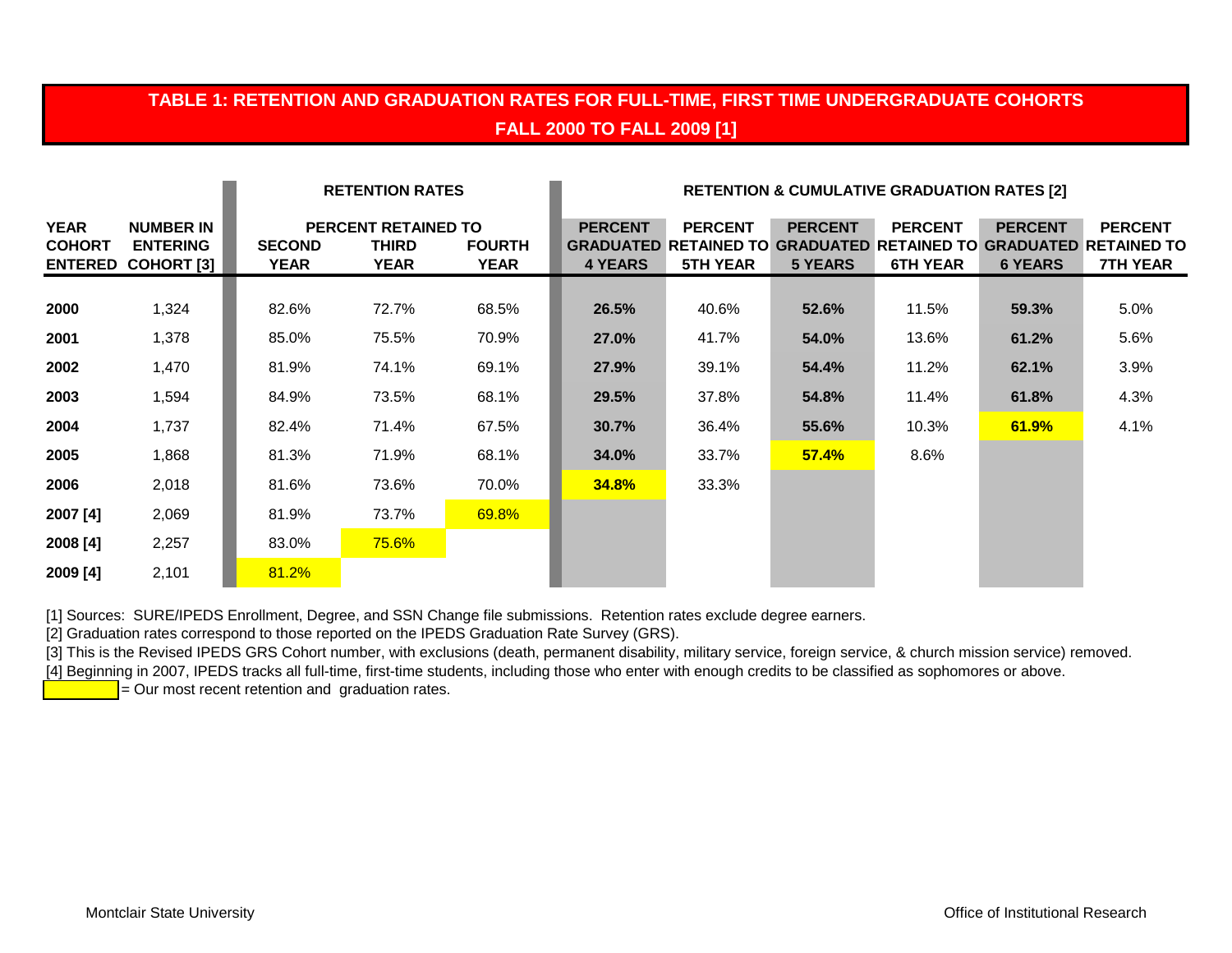### **TABLE 2: RETENTION AND GRADUATION RATES FOR FULL-TIME, FIRST TIME FRESHMAN COHORTS BY ADMISSIONS STATUS, FALL 2003 TO FALL 2009 [1]**

|              |                  | <b>RETENTION RATES</b> |                     |               | <b>RETENTION &amp; CUMULATIVE GRADUATION RATES</b> |                 |                |                 |                |                                                                          |  |
|--------------|------------------|------------------------|---------------------|---------------|----------------------------------------------------|-----------------|----------------|-----------------|----------------|--------------------------------------------------------------------------|--|
| YEAR &       | <b>NUMBER IN</b> |                        | PERCENT RETAINED TO |               | <b>PERCENT</b>                                     | <b>PERCENT</b>  | <b>PERCENT</b> | <b>PERCENT</b>  | <b>PERCENT</b> | <b>PERCENT</b>                                                           |  |
| <b>ADMIT</b> | <b>ENTERING</b>  | <b>SECOND</b>          | <b>THIRD</b>        | <b>FOURTH</b> |                                                    |                 |                |                 |                | <b>GRADUATED RETAINED TO GRADUATED RETAINED TO GRADUATED RETAINED TO</b> |  |
| <b>TYPE</b>  | <b>COHORT</b>    | <b>YEAR</b>            | <b>YEAR</b>         | <b>YEAR</b>   | <b>4 YEARS</b>                                     | <b>5TH YEAR</b> | <b>5 YEARS</b> | <b>6TH YEAR</b> | <b>6 YEARS</b> | <b>7TH YEAR</b>                                                          |  |
| 2003         | 1,594            | 84.9%                  | 73.5%               | 68.1%         | 29.5%                                              | 37.8%           | 54.8%          | 11.4%           | 61.8%          | 4.3%                                                                     |  |
| Regular      | 1,347            | 84.8%                  | 73.9%               | 68.1%         | 31.6%                                              | 36.6%           | 56.4%          | 10.8%           | 63.2%          | 4.3%                                                                     |  |
| <b>EOF</b>   | 136              | 89.0%                  | 74.3%               | 71.3%         | 22.1%                                              | 44.1%           | 52.2%          | 11.0%           | 58.8%          | 2.9%                                                                     |  |
| Special      | 111              | 81.1%                  | 68.5%               | 64.9%         | 13.5%                                              | 44.1%           | 38.7%          | 18.0%           | 48.6%          | 6.3%                                                                     |  |
| 2004         | 1,737            | 82.4%                  | 71.4%               | 67.5%         | 30.7%                                              | 36.4%           | 55.6%          | 10.3%           | 61.9%          | 4.1%                                                                     |  |
| Regular      | 1,487            | 82.9%                  | 72.3%               | 68.7%         | 33.1%                                              | 35.5%           | 58.0%          | 9.5%            | 64.3%          | 3.6%                                                                     |  |
| <b>EOF</b>   | 154              | 81.8%                  | 68.2%               | 61.0%         | 20.1%                                              | 40.3%           | 44.2%          | 14.3%           | 51.9%          | 7.1%                                                                     |  |
| Special      | 96               | 76.0%                  | 62.5%               | 59.4%         | 11.5%                                              | 43.8%           | 35.4%          | 15.6%           | 41.7%          | 8.3%                                                                     |  |
| 2005         | 1,868            | 81.3%                  | 71.9%               | 68.1%         | 34.0%                                              | 33.7%           | 57.4%          | 8.6%            |                |                                                                          |  |
| Regular      | 1,612            | 81.7%                  | 73.1%               | 69.1%         | 36.8%                                              | 32.1%           | 59.7%          | 7.6%            |                |                                                                          |  |
| <b>EOF</b>   | 148              | 83.1%                  | 69.6%               | 65.5%         | 19.6%                                              | 45.9%           | 44.6%          | 18.2%           |                |                                                                          |  |
| Special      | 108              | 73.1%                  | 58.3%               | 56.5%         | 12.0%                                              | 40.7%           | 39.8%          | 10.2%           |                |                                                                          |  |
| 2006         | 2,018            | 81.6%                  | 73.6%               | 70.0%         | 34.8%                                              | 33.3%           |                |                 |                |                                                                          |  |
| Regular      | 1,720            | 82.0%                  | 74.8%               | 71.2%         | 37.0%                                              | 32.7%           |                |                 |                |                                                                          |  |
| <b>EOF</b>   | 140              | 79.3%                  | 63.6%               | 58.6%         | 19.3%                                              | 35.7%           |                |                 |                |                                                                          |  |
| Special      | 158              | 79.7%                  | 69.6%               | 67.1%         | 24.1%                                              | 38.6%           |                |                 |                |                                                                          |  |
| 2007 [2]     | 2,069            | 81.9%                  | 73.7%               | 69.8%         |                                                    |                 |                |                 |                |                                                                          |  |
| Regular      | 1,722            | 82.1%                  | 73.9%               | 70.1%         |                                                    |                 |                |                 |                |                                                                          |  |
| <b>EOF</b>   | 148              | 75.7%                  | 66.9%               | 66.2%         |                                                    |                 |                |                 |                |                                                                          |  |
| Special      | 199              | 84.4%                  | 76.9%               | 70.4%         |                                                    |                 |                |                 |                |                                                                          |  |
| 2008 [2]     | 2,257            | 83.0%                  | 75.6%               |               |                                                    |                 |                |                 |                |                                                                          |  |
| Regular      | 1,934            | 82.8%                  | 75.7%               |               |                                                    |                 |                |                 |                |                                                                          |  |
| <b>EOF</b>   | 160              | 83.8%                  | 73.1%               |               |                                                    |                 |                |                 |                |                                                                          |  |
| Special      | 163              | 84.7%                  | 77.3%               |               |                                                    |                 |                |                 |                |                                                                          |  |
| 2009 [2]     | 2,101            | 81.2%                  |                     |               |                                                    |                 |                |                 |                |                                                                          |  |
| Regular      | 1,819            | 81.1%                  |                     |               |                                                    |                 |                |                 |                |                                                                          |  |
| <b>EOF</b>   | 158              | 80.4%                  |                     |               |                                                    |                 |                |                 |                |                                                                          |  |
| Special      | 124              | 83.1%                  |                     |               |                                                    |                 |                |                 |                |                                                                          |  |

[1] Sources: SURE/IPEDS Enrollment, Degree, and SSN Change file submissions. Retention rates exclude degree earners.

[2] Beginning in 2007, IPEDS tracks all full-time, first-time students, including those who enter with enough credits to be classified as sophomores or above.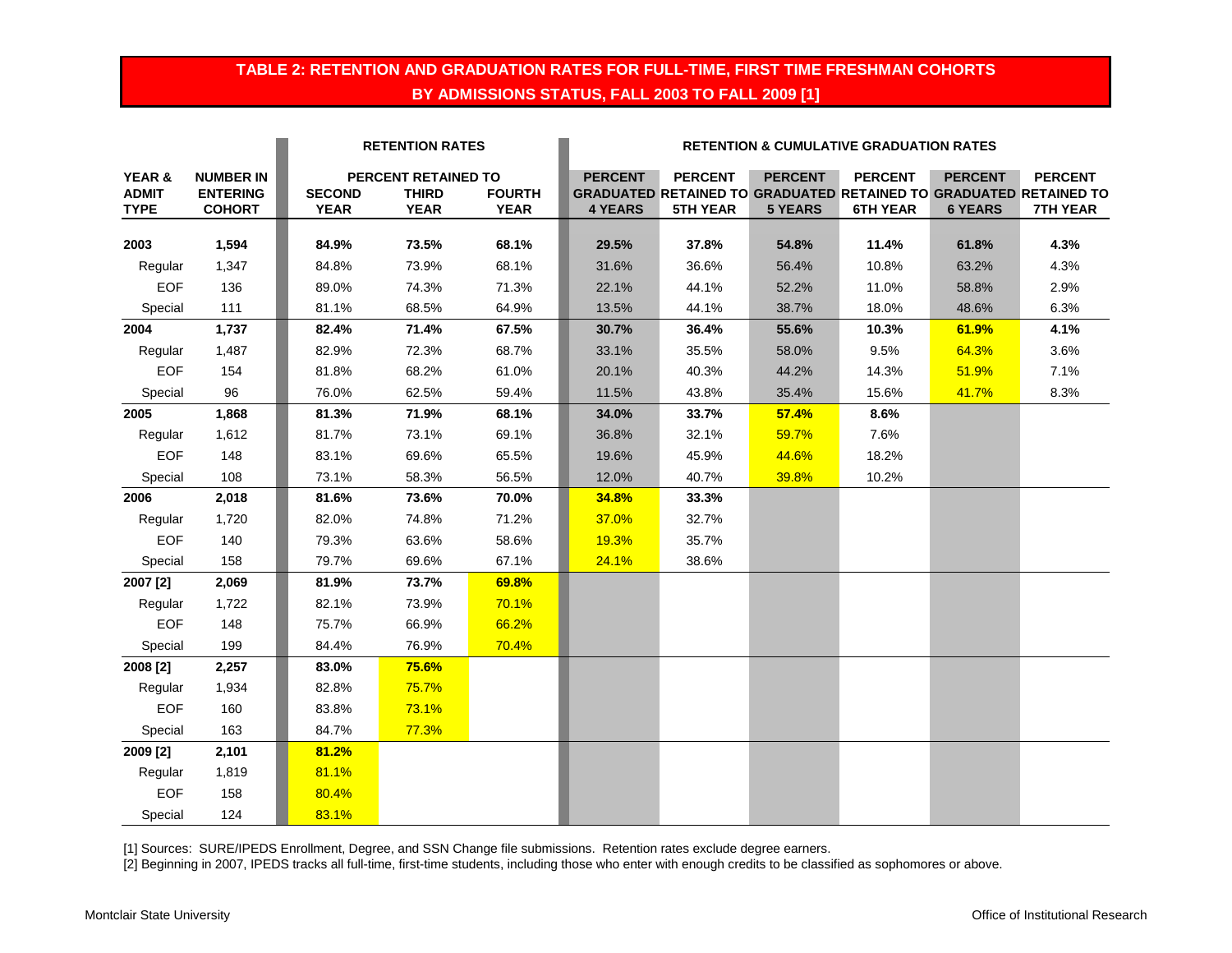# **TABLE 3: RETENTION AND GRADUATION RATES FOR FULL-TIME, FIRST TIME FRESHMAN COHORTS BY SEX, FALL 2003 TO FALL 2009 [1]**

|                                        |                                                      | <b>RETENTION RATES</b>       |                                                    |                              | <b>RETENTION &amp; CUMULATIVE GRADUATION RATES</b> |                                   |                                  |                                   |                                  |                                                                                                               |
|----------------------------------------|------------------------------------------------------|------------------------------|----------------------------------------------------|------------------------------|----------------------------------------------------|-----------------------------------|----------------------------------|-----------------------------------|----------------------------------|---------------------------------------------------------------------------------------------------------------|
| <b>YEAR</b><br><b>ENTERED</b><br>& SEX | <b>NUMBER IN</b><br><b>ENTERING</b><br><b>COHORT</b> | <b>SECOND</b><br><b>YEAR</b> | PERCENT RETAINED TO<br><b>THIRD</b><br><b>YEAR</b> | <b>FOURTH</b><br><b>YEAR</b> | <b>PERCENT</b><br><b>4 YEARS</b>                   | <b>PERCENT</b><br><b>5TH YEAR</b> | <b>PERCENT</b><br><b>5 YEARS</b> | <b>PERCENT</b><br><b>6TH YEAR</b> | <b>PERCENT</b><br><b>6 YEARS</b> | <b>PERCENT</b><br><b>GRADUATED RETAINED TO GRADUATED RETAINED TO GRADUATED RETAINED TO</b><br><b>7TH YEAR</b> |
| 2003                                   | 1,594                                                | 84.9%                        | 73.5%                                              | 68.1%                        | 29.5%                                              | 37.8%                             | 54.8%                            | 11.4%                             | 61.8%                            | 4.3%                                                                                                          |
| Female                                 | 934                                                  | 87.0%                        | 77.7%                                              | 71.3%                        | 36.1%                                              | 35.8%                             | 61.8%                            | 9.3%                              | 67.5%                            | 3.6%                                                                                                          |
| Male                                   | 660                                                  | 81.8%                        | 67.6%                                              | 63.6%                        | 20.3%                                              | 40.6%                             | 45.0%                            | 14.2%                             | 53.8%                            | 5.3%                                                                                                          |
| 2004                                   | 1,737                                                | 82.4%                        | 71.4%                                              | 67.5%                        | 30.7%                                              | 36.4%                             | 55.6%                            | 10.3%                             | 61.9%                            | 4.1%                                                                                                          |
| Female                                 | 1,015                                                | 85.7%                        | 75.4%                                              | 71.7%                        | 36.5%                                              | 35.2%                             | 61.5%                            | 9.1%                              | 67.2%                            | 3.5%                                                                                                          |
| Male                                   | 722                                                  | 77.7%                        | 65.8%                                              | 61.5%                        | 22.7%                                              | 38.1%                             | 47.2%                            | 12.0%                             | 54.6%                            | 5.0%                                                                                                          |
| 2005                                   | 1,868                                                | 81.3%                        | 71.9%                                              | 68.1%                        | 34.0%                                              | 33.7%                             | <b>57.4%</b>                     | 8.6%                              |                                  |                                                                                                               |
| Female                                 | 1,065                                                | 85.3%                        | 77.7%                                              | 73.1%                        | 42.0%                                              | 31.5%                             | 66.3%                            | 6.3%                              |                                  |                                                                                                               |
| Male                                   | 803                                                  | 76.1%                        | 64.4%                                              | 61.4%                        | 23.4%                                              | 36.7%                             | 45.6%                            | 11.6%                             |                                  |                                                                                                               |
| 2006                                   | 2,018                                                | 81.6%                        | 73.6%                                              | 70.0%                        | <b>34.8%</b>                                       | 33.3%                             |                                  |                                   |                                  |                                                                                                               |
| Female                                 | 1,197                                                | 82.7%                        | 75.4%                                              | 72.4%                        | 40.8%                                              | 30.2%                             |                                  |                                   |                                  |                                                                                                               |
| Male                                   | 821                                                  | 80.0%                        | 71.0%                                              | 66.5%                        | 26.1%                                              | 38.0%                             |                                  |                                   |                                  |                                                                                                               |
| 2007 [2]                               | 2,069                                                | 81.9%                        | 73.7%                                              | 69.8%                        |                                                    |                                   |                                  |                                   |                                  |                                                                                                               |
| Female                                 | 1,277                                                | 82.7%                        | 74.9%                                              | 71.3%                        |                                                    |                                   |                                  |                                   |                                  |                                                                                                               |
| Male                                   | 792                                                  | 80.6%                        | 71.7%                                              | 67.6%                        |                                                    |                                   |                                  |                                   |                                  |                                                                                                               |
| 2008 [2]                               | 2,257                                                | 83.0%                        | 75.6%                                              |                              |                                                    |                                   |                                  |                                   |                                  |                                                                                                               |
| Female                                 | 1,365                                                | 84.2%                        | 77.9%                                              |                              |                                                    |                                   |                                  |                                   |                                  |                                                                                                               |
| Male                                   | 892                                                  | 81.1%                        | 72.1%                                              |                              |                                                    |                                   |                                  |                                   |                                  |                                                                                                               |
| 2009 [2]                               | 2,101                                                | 81.2%                        |                                                    |                              |                                                    |                                   |                                  |                                   |                                  |                                                                                                               |
| Female                                 | 1,284                                                | 84.0%                        |                                                    |                              |                                                    |                                   |                                  |                                   |                                  |                                                                                                               |
| Male                                   | 817                                                  | 76.7%                        |                                                    |                              |                                                    |                                   |                                  |                                   |                                  |                                                                                                               |

[1] Sources: SURE/IPEDS Enrollment, Degree, and SSN Change file submissions. Retention rates exclude degree earners.

[2] Beginning in 2007, IPEDS tracks all full-time, first-time students, including those who enter with enough credits to be classified as sophomores or above.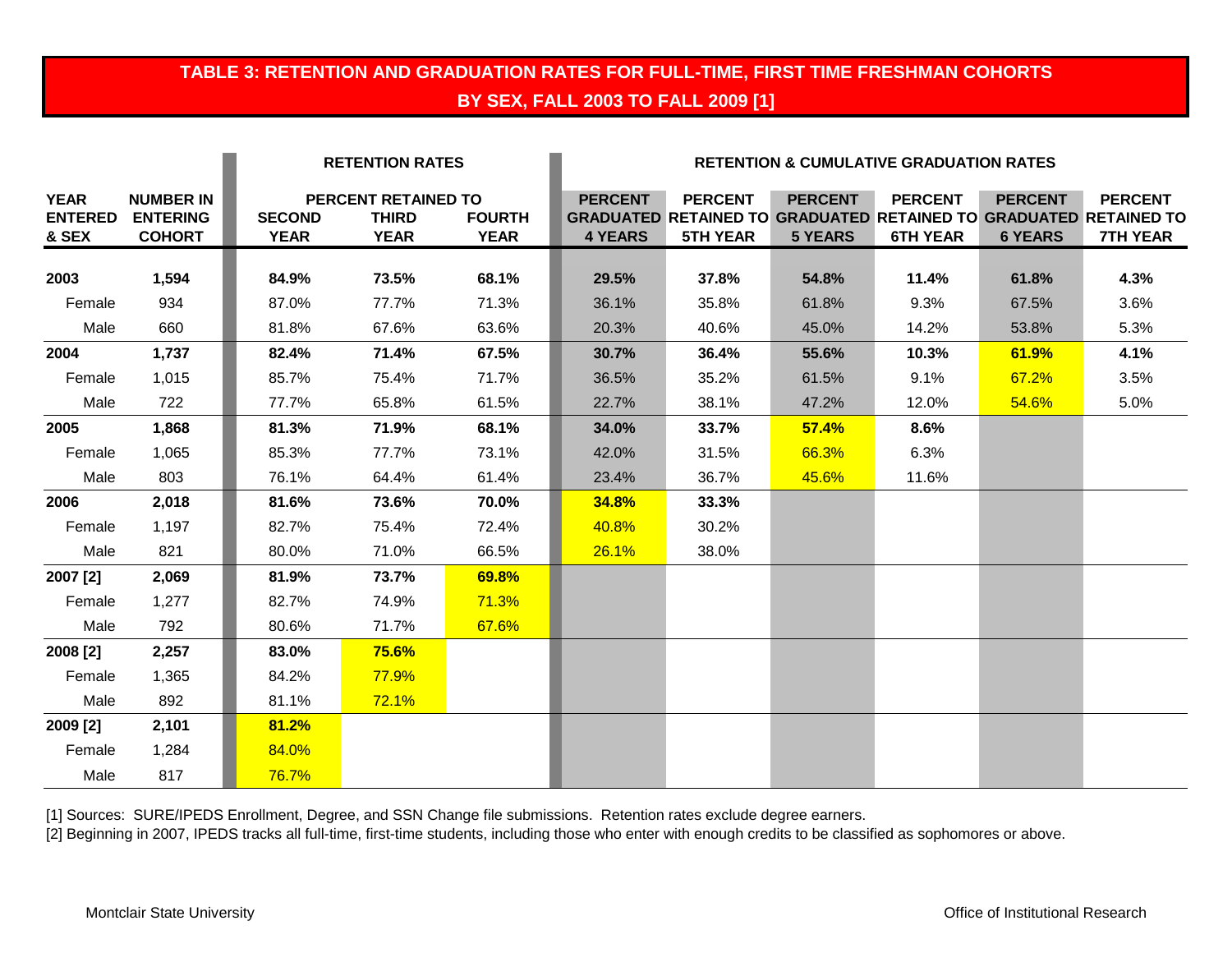## **TABLE 4: RETENTION AND GRADUATION RATES FOR FULL-TIME, FIRST TIME FRESHMAN COHORTS BY RACE/ETHNICITY/U.S. RESIDENCY, FALL 2004 TO FALL 2009 [1]**

|                                  |                                                      |                              | <b>RETENTION RATES</b>                                    |                              | <b>RETENTION &amp; CUMULATIVE GRADUATION RATES</b> |                                   |                                  |                                   |                                  |                                                                                                               |  |
|----------------------------------|------------------------------------------------------|------------------------------|-----------------------------------------------------------|------------------------------|----------------------------------------------------|-----------------------------------|----------------------------------|-----------------------------------|----------------------------------|---------------------------------------------------------------------------------------------------------------|--|
| YEAR &<br>RACE/<br><b>ETHNIC</b> | <b>NUMBER IN</b><br><b>ENTERING</b><br><b>COHORT</b> | <b>SECOND</b><br><b>YEAR</b> | <b>PERCENT RETAINED TO</b><br><b>THIRD</b><br><b>YEAR</b> | <b>FOURTH</b><br><b>YEAR</b> | <b>PERCENT</b><br><b>4 YEARS</b>                   | <b>PERCENT</b><br><b>5TH YEAR</b> | <b>PERCENT</b><br><b>5 YEARS</b> | <b>PERCENT</b><br><b>6TH YEAR</b> | <b>PERCENT</b><br><b>6 YEARS</b> | <b>PERCENT</b><br><b>GRADUATED RETAINED TO GRADUATED RETAINED TO GRADUATED RETAINED TO</b><br><b>7TH YEAR</b> |  |
| 2004                             | 1,737                                                | 82.4%                        | 71.4%                                                     | 67.5%                        | 30.7%                                              | 36.4%                             | 55.6%                            | 10.3%                             | 61.9%                            | 4.1%                                                                                                          |  |
| African Am                       | 195                                                  | 80.0%                        | 69.7%                                                     | 62.6%                        | 27.7%                                              | 33.8%                             | 52.8%                            | 7.7%                              | 56.9%                            | 4.1%                                                                                                          |  |
| Asian                            | 121                                                  | 81.0%                        | 67.8%                                                     | 64.5%                        | 28.1%                                              | 37.2%                             | 52.9%                            | 9.9%                              | 60.3%                            | 3.3%                                                                                                          |  |
| Latino/a                         | 282                                                  | 81.9%                        | 72.7%                                                     | 67.7%                        | 30.5%                                              | 37.9%                             | 54.6%                            | 11.3%                             | 61.7%                            | 5.3%                                                                                                          |  |
| Native Am                        | 3                                                    | 66.7%                        | 33.3%                                                     | 33.3%                        | 33.3%                                              | 33.3%                             | 33.3%                            | 33.3%                             | 66.7%                            | $0.0\%$                                                                                                       |  |
| White                            | 1,056                                                | 82.9%                        | 71.6%                                                     | 68.8%                        | 31.0%                                              | 36.9%                             | 57.0%                            | 9.9%                              | 63.2%                            | 3.6%                                                                                                          |  |
| Internat'l                       | 35                                                   | 91.4%                        | 74.3%                                                     | 62.9%                        | 45.7%                                              | 25.7%                             | 48.6%                            | 22.9%                             | 60.0%                            | 11.4%                                                                                                         |  |
| Unknown                          | 45                                                   | 82.2%                        | 75.6%                                                     | 68.9%                        | 35.6%                                              | 31.1%                             | 53.3%                            | 13.3%                             | 62.2%                            | 6.7%                                                                                                          |  |
| 2005                             | 1,868                                                | 81.3%                        | 71.9%                                                     | 68.1%                        | 34.0%                                              | 33.7%                             | 57.4%                            | 8.6%                              |                                  |                                                                                                               |  |
| African Am                       | 201                                                  | 75.1%                        | 62.2%                                                     | 59.2%                        | 24.4%                                              | 32.3%                             | 42.3%                            | 13.4%                             |                                  |                                                                                                               |  |
| Asian                            | 130                                                  | 83.8%                        | 73.8%                                                     | 70.0%                        | 35.4%                                              | 35.4%                             | 60.0%                            | 9.2%                              |                                  |                                                                                                               |  |
| Latino/a                         | 346                                                  | 80.1%                        | 71.7%                                                     | 65.6%                        | 32.9%                                              | 31.8%                             | 53.2%                            | 11.0%                             |                                  |                                                                                                               |  |
| Native Am                        | 3                                                    | 66.7%                        | 66.7%                                                     | 66.7%                        | 66.7%                                              | 0.0%                              | 66.7%                            | 0.0%                              |                                  |                                                                                                               |  |
| White                            | 1,146                                                | 82.8%                        | 73.6%                                                     | 70.3%                        | 36.1%                                              | 34.1%                             | 61.0%                            | 7.0%                              |                                  |                                                                                                               |  |
| Internat'l                       | 29                                                   | 79.3%                        | 79.3%                                                     | 72.4%                        | 31.0%                                              | 44.8%                             | 65.5%                            | 6.9%                              |                                  |                                                                                                               |  |
| Unknown                          | 13                                                   | 61.5%                        | 46.2%                                                     | 46.2%                        | 7.7%                                               | 38.5%                             | 38.5%                            | 7.7%                              |                                  |                                                                                                               |  |
| 2006                             | 2,018                                                | 81.6%                        | 73.6%                                                     | 70.0%                        | 34.8%                                              | 33.3%                             |                                  |                                   |                                  |                                                                                                               |  |
| African Am                       | 212                                                  | 82.5%                        | 69.3%                                                     | 65.6%                        | 27.8%                                              | 34.0%                             |                                  |                                   |                                  |                                                                                                               |  |
| Asian                            | 124                                                  | 81.5%                        | 75.0%                                                     | 73.4%                        | 37.9%                                              | 31.5%                             |                                  |                                   |                                  |                                                                                                               |  |
| Latino/a                         | 375                                                  | 81.1%                        | 73.1%                                                     | 69.3%                        | 29.9%                                              | 39.5%                             |                                  |                                   |                                  |                                                                                                               |  |
| Native Am                        | $\mathbf{0}$                                         | N/A                          | N/A                                                       | N/A                          | N/A                                                | N/A                               |                                  |                                   |                                  |                                                                                                               |  |
| White                            | 1,261                                                | 81.7%                        | 74.7%                                                     | 70.9%                        | 37.0%                                              | 32.1%                             |                                  |                                   |                                  |                                                                                                               |  |
| Internat'l                       | 24                                                   | 79.2%                        | 54.2%                                                     | 58.3%                        | 37.5%                                              | 16.7%                             |                                  |                                   |                                  |                                                                                                               |  |
| Unknown                          | 22                                                   | 81.8%                        | 72.7%                                                     | 68.2%                        | 36.4%                                              | 22.7%                             |                                  |                                   |                                  |                                                                                                               |  |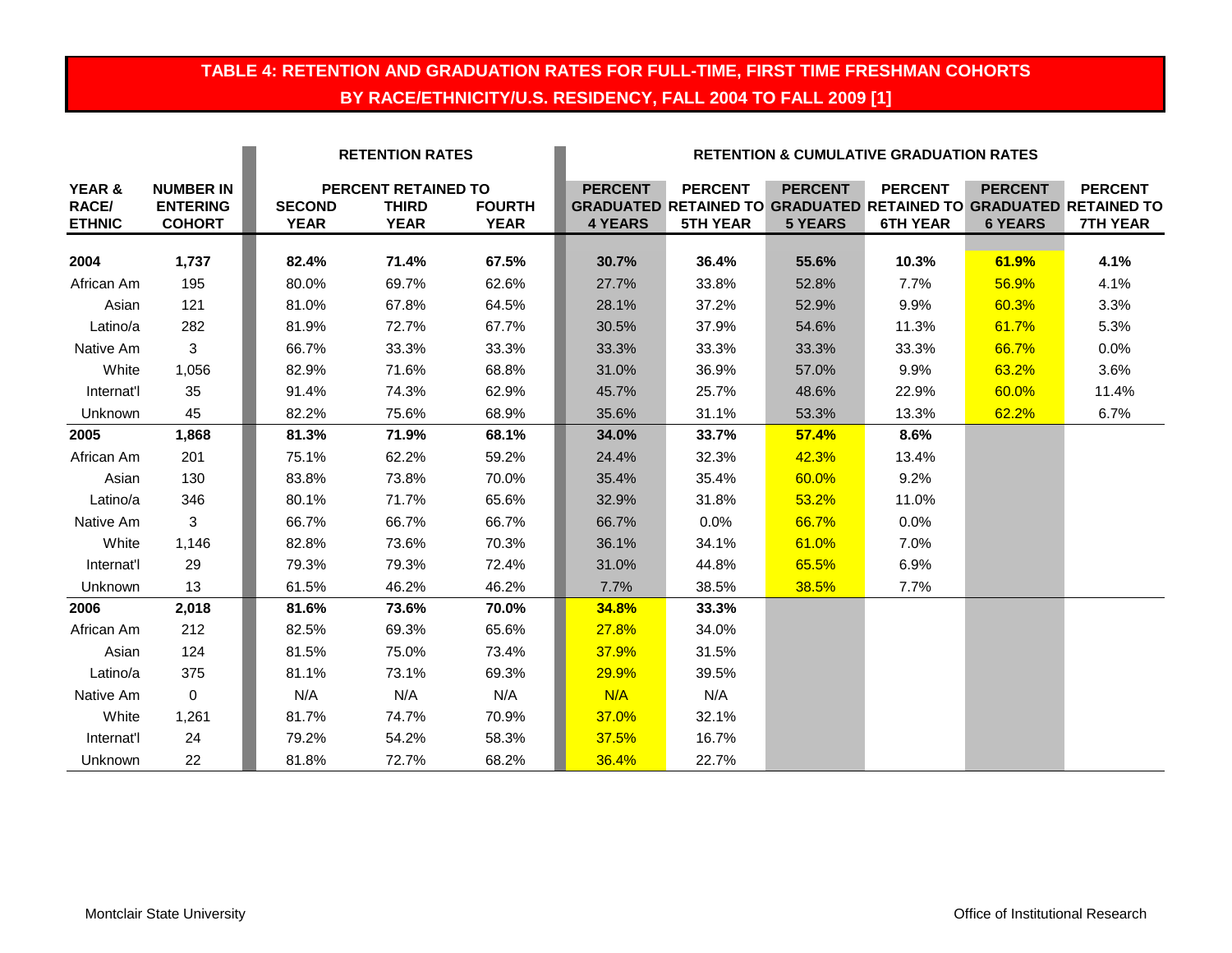|                                             |                                                      | <b>RETENTION RATES</b>       |                                                    | <b>RETENTION &amp; CUMULATIVE GRADUATION RATES</b> |                                  |                                   |                                  |                                   |                                  |                                                                                                               |
|---------------------------------------------|------------------------------------------------------|------------------------------|----------------------------------------------------|----------------------------------------------------|----------------------------------|-----------------------------------|----------------------------------|-----------------------------------|----------------------------------|---------------------------------------------------------------------------------------------------------------|
| <b>YEAR &amp;</b><br>RACE/<br><b>ETHNIC</b> | <b>NUMBER IN</b><br><b>ENTERING</b><br><b>COHORT</b> | <b>SECOND</b><br><b>YEAR</b> | PERCENT RETAINED TO<br><b>THIRD</b><br><b>YEAR</b> | <b>FOURTH</b><br><b>YEAR</b>                       | <b>PERCENT</b><br><b>4 YEARS</b> | <b>PERCENT</b><br><b>5TH YEAR</b> | <b>PERCENT</b><br><b>5 YEARS</b> | <b>PERCENT</b><br><b>6TH YEAR</b> | <b>PERCENT</b><br><b>6 YEARS</b> | <b>PERCENT</b><br><b>GRADUATED RETAINED TO GRADUATED RETAINED TO GRADUATED RETAINED TO</b><br><b>7TH YEAR</b> |
|                                             |                                                      |                              |                                                    |                                                    |                                  |                                   |                                  |                                   |                                  |                                                                                                               |
| 2007 [2]                                    | 2,069                                                | 81.9%                        | 73.7%                                              | 69.8%                                              |                                  |                                   |                                  |                                   |                                  |                                                                                                               |
| African Am                                  | 181                                                  | 79.6%                        | 75.7%                                              | 72.4%                                              |                                  |                                   |                                  |                                   |                                  |                                                                                                               |
| Asian                                       | 136                                                  | 86.0%                        | 75.7%                                              | 72.1%                                              |                                  |                                   |                                  |                                   |                                  |                                                                                                               |
| Latino/a                                    | 446                                                  | 78.3%                        | 69.3%                                              | 66.4%                                              |                                  |                                   |                                  |                                   |                                  |                                                                                                               |
| Native Am                                   | 3                                                    | 100.0%                       | 66.7%                                              | 33.3%                                              |                                  |                                   |                                  |                                   |                                  |                                                                                                               |
| White                                       | 1,175                                                | 82.7%                        | 74.4%                                              | 70.4%                                              |                                  |                                   |                                  |                                   |                                  |                                                                                                               |
| Internat'l                                  | 23                                                   | 73.9%                        | 69.6%                                              | 60.9%                                              |                                  |                                   |                                  |                                   |                                  |                                                                                                               |
| Unknown                                     | 105                                                  | 87.6%                        | 79.0%                                              | 74.3%                                              |                                  |                                   |                                  |                                   |                                  |                                                                                                               |
| 2008 [2]                                    | 2,257                                                | 83.0%                        | 75.6%                                              |                                                    |                                  |                                   |                                  |                                   |                                  |                                                                                                               |
| African Am                                  | 174                                                  | 81.6%                        | 74.1%                                              |                                                    |                                  |                                   |                                  |                                   |                                  |                                                                                                               |
| Asian                                       | 145                                                  | 82.8%                        | 71.0%                                              |                                                    |                                  |                                   |                                  |                                   |                                  |                                                                                                               |
| Latino/a                                    | 466                                                  | 83.7%                        | 76.6%                                              |                                                    |                                  |                                   |                                  |                                   |                                  |                                                                                                               |
| Native Am                                   | $\overline{4}$                                       | 75.0%                        | 50.0%                                              |                                                    |                                  |                                   |                                  |                                   |                                  |                                                                                                               |
| White                                       | 1,190                                                | 83.7%                        | 77.1%                                              |                                                    |                                  |                                   |                                  |                                   |                                  |                                                                                                               |
| Internat'l                                  | 23                                                   | 82.6%                        | 73.9%                                              |                                                    |                                  |                                   |                                  |                                   |                                  |                                                                                                               |
| Unknown                                     | 255                                                  | 79.6%                        | 71.4%                                              |                                                    |                                  |                                   |                                  |                                   |                                  |                                                                                                               |
| 2009 [3]                                    | 2,101                                                | 81.2%                        |                                                    |                                                    |                                  |                                   |                                  |                                   |                                  |                                                                                                               |
| Non-Res.                                    | 29                                                   | 89.7%                        |                                                    |                                                    |                                  |                                   |                                  |                                   |                                  |                                                                                                               |
| Hispanic                                    | 404                                                  | 80.9%                        |                                                    |                                                    |                                  |                                   |                                  |                                   |                                  |                                                                                                               |
| Amlnd/NtAl                                  | 4                                                    | 100.0%                       |                                                    |                                                    |                                  |                                   |                                  |                                   |                                  |                                                                                                               |
| Asian                                       | 125                                                  | 80.8%                        |                                                    |                                                    |                                  |                                   |                                  |                                   |                                  |                                                                                                               |
| Black/AfAm                                  | 176                                                  | 75.6%                        |                                                    |                                                    |                                  |                                   |                                  |                                   |                                  |                                                                                                               |
| NatHa/Pacl                                  | 3                                                    | 66.7%                        |                                                    |                                                    |                                  |                                   |                                  |                                   |                                  |                                                                                                               |
| White                                       | 1,070                                                | 82.7%                        |                                                    |                                                    |                                  |                                   |                                  |                                   |                                  |                                                                                                               |
| Multiracial                                 | 18                                                   | 72.2%                        |                                                    |                                                    |                                  |                                   |                                  |                                   |                                  |                                                                                                               |
| Unknown                                     | 272                                                  | 79.0%                        |                                                    |                                                    |                                  |                                   |                                  |                                   |                                  |                                                                                                               |

[1] Sources: SURE/IPEDS Enrollment, Degree, and SSN Change file submissions. Retention rates exclude degree earners.

[2] Beginning in 2007, IPEDS tracks all full-time, first-time students, including those who enter with enough credits to be classified as sophomores or above.

[3] New Federal IPEDS reporting methodology. Unduplicated count of: a) Non-Resident Aliens, b) Hispanic/Latino, c) American Indian/Alaska Native, d) Asian,

e) Black/African American, f) Native Hawaiian/Pacific Islander, g) White, h) Two or more races, and i) Unknown.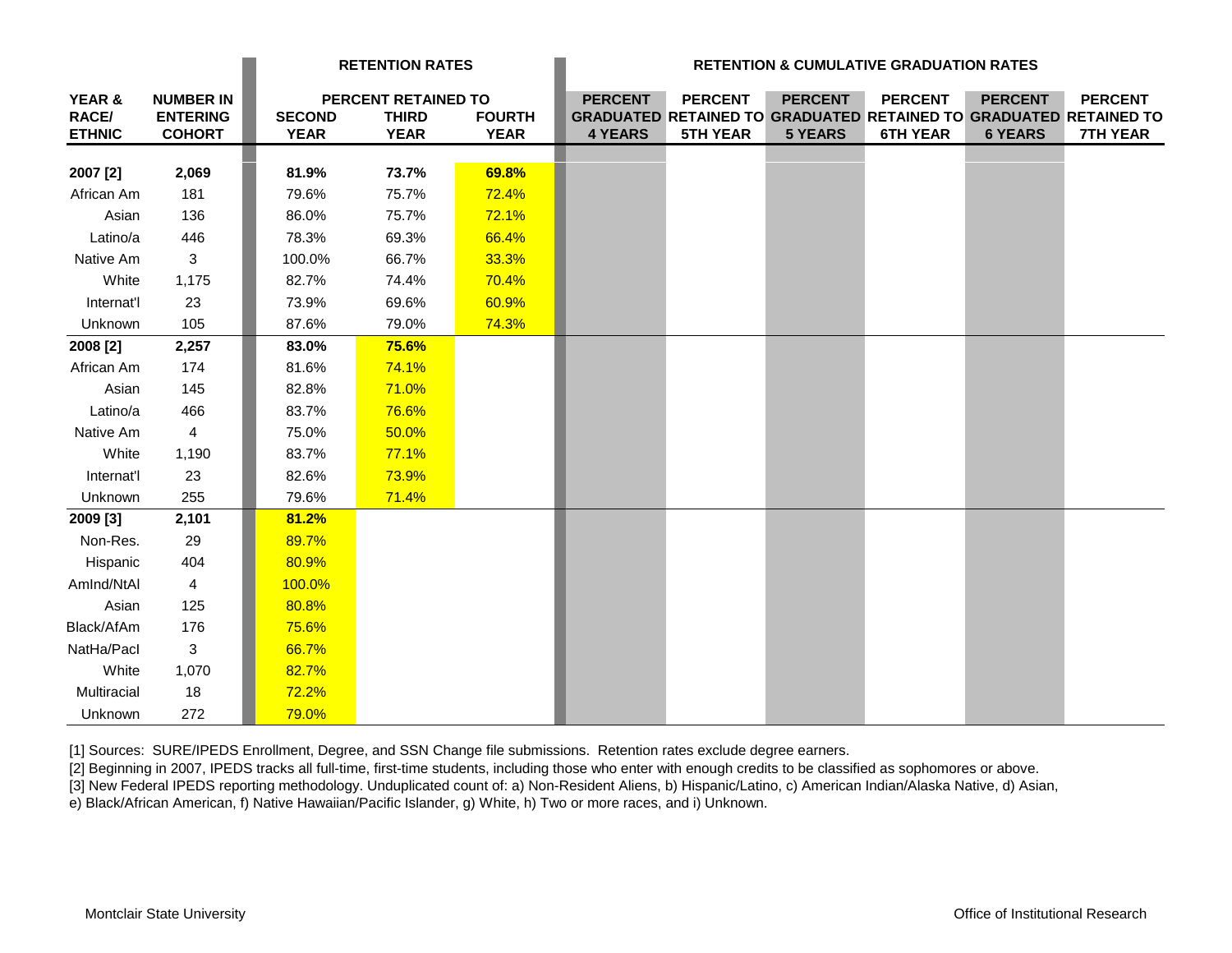# **TABLE 5: RETENTION AND GRADUATION RATES FOR FULL-TIME, FIRST TIME FRESHMAN COHORTS BY RACE/ETHNICITY AND SEX, FALL 2004 TO FALL 2009 [1]**

|                                         |                                                      |                              | <b>RETENTION RATES</b>                                    |                              | <b>RETENTION &amp; CUMULATIVE GRADUATION RATES</b> |                                                                                                               |                                  |                                   |                                  |                                   |  |
|-----------------------------------------|------------------------------------------------------|------------------------------|-----------------------------------------------------------|------------------------------|----------------------------------------------------|---------------------------------------------------------------------------------------------------------------|----------------------------------|-----------------------------------|----------------------------------|-----------------------------------|--|
| YEAR &<br><b>RACE/</b><br><b>ETHNIC</b> | <b>NUMBER IN</b><br><b>ENTERING</b><br><b>COHORT</b> | <b>SECOND</b><br><b>YEAR</b> | <b>PERCENT RETAINED TO</b><br><b>THIRD</b><br><b>YEAR</b> | <b>FOURTH</b><br><b>YEAR</b> | <b>PERCENT</b><br><b>4 YEARS</b>                   | <b>PERCENT</b><br><b>GRADUATED RETAINED TO GRADUATED RETAINED TO GRADUATED RETAINED TO</b><br><b>5TH YEAR</b> | <b>PERCENT</b><br><b>5 YEARS</b> | <b>PERCENT</b><br><b>6TH YEAR</b> | <b>PERCENT</b><br><b>6 YEARS</b> | <b>PERCENT</b><br><b>7TH YEAR</b> |  |
| 2004                                    | 1,737                                                | 82.4%                        | 71.4%                                                     | 67.5%                        | 30.7%                                              | 36.4%                                                                                                         | 55.6%                            | 10.3%                             | 61.9%                            | 4.1%                              |  |
| African Am                              | 195                                                  | 80.0%                        | 69.7%                                                     | 62.6%                        | 27.7%                                              | 33.8%                                                                                                         | 52.8%                            | 7.7%                              | 56.9%                            | 4.1%                              |  |
| Female                                  | 123                                                  | 83.7%                        | 74.8%                                                     | 66.7%                        | 35.0%                                              | 32.5%                                                                                                         | 60.2%                            | 4.9%                              | 64.2%                            | 2.4%                              |  |
| Male                                    | 72                                                   | 73.6%                        | 61.1%                                                     | 55.6%                        | 15.3%                                              | 36.1%                                                                                                         | 40.3%                            | 12.5%                             | 44.4%                            | 6.9%                              |  |
| Asian                                   | 121                                                  | 81.0%                        | 67.8%                                                     | 64.5%                        | 28.1%                                              | 37.2%                                                                                                         | 52.9%                            | 9.9%                              | 60.3%                            | 3.3%                              |  |
| Female                                  | 69                                                   | 88.4%                        | 79.7%                                                     | 72.5%                        | 33.3%                                              | 39.1%                                                                                                         | 59.4%                            | 10.1%                             | 66.7%                            | 4.3%                              |  |
| Male                                    | 52                                                   | 71.2%                        | 51.9%                                                     | 53.8%                        | 21.2%                                              | 34.6%                                                                                                         | 44.2%                            | 9.6%                              | 51.9%                            | 1.9%                              |  |
| Latino/a                                | 282                                                  | 81.9%                        | 72.7%                                                     | 67.7%                        | 30.5%                                              | 37.9%                                                                                                         | 54.6%                            | 11.3%                             | 61.7%                            | 5.3%                              |  |
| Female                                  | 168                                                  | 88.1%                        | 78.6%                                                     | 73.8%                        | 36.9%                                              | 37.5%                                                                                                         | 61.3%                            | 10.7%                             | 68.5%                            | 6.5%                              |  |
| Male                                    | 114                                                  | 72.8%                        | 64.0%                                                     | 58.8%                        | 21.1%                                              | 38.6%                                                                                                         | 44.7%                            | 12.3%                             | 51.8%                            | 3.5%                              |  |
| Native Am                               | $\mathcal{S}$                                        | 66.7%                        | 33.3%                                                     | 33.3%                        | 33.3%                                              | 33.3%                                                                                                         | 33.3%                            | 33.3%                             | 66.7%                            | $0.0\%$                           |  |
| Female                                  | $\overline{2}$                                       | 50.0%                        | 50.0%                                                     | 50.0%                        | 50.0%                                              | 0.0%                                                                                                          | 50.0%                            | 0.0%                              | 50.0%                            | 0.0%                              |  |
| Male                                    | $\mathbf{1}$                                         | 100.0%                       | 0.0%                                                      | 0.0%                         | 0.0%                                               | 100.0%                                                                                                        | 0.0%                             | 100.0%                            | <b>100.0%</b>                    | 0.0%                              |  |
| White                                   | 1,056                                                | 82.9%                        | 71.6%                                                     | 68.8%                        | 31.0%                                              | 36.9%                                                                                                         | 57.0%                            | 9.9%                              | 63.2%                            | 3.6%                              |  |
| Female                                  | 608                                                  | 85.4%                        | 74.3%                                                     | 72.7%                        | 36.3%                                              | 35.5%                                                                                                         | 62.5%                            | 8.9%                              | 67.6%                            | 3.0%                              |  |
| Male                                    | 448                                                  | 79.5%                        | 67.9%                                                     | 63.6%                        | 23.7%                                              | 38.8%                                                                                                         | 49.6%                            | 11.4%                             | 57.1%                            | 4.5%                              |  |
| Internat'l                              | 35                                                   | 91.4%                        | 74.3%                                                     | 62.9%                        | 45.7%                                              | 25.7%                                                                                                         | 48.6%                            | 22.9%                             | 60.0%                            | 11.4%                             |  |
| Female                                  | 19                                                   | 94.7%                        | 73.7%                                                     | 68.4%                        | 57.9%                                              | 21.1%                                                                                                         | 63.2%                            | 21.1%                             | 73.7%                            | 5.3%                              |  |
| Male                                    | 16                                                   | 87.5%                        | 75.0%                                                     | 56.3%                        | 31.3%                                              | 31.3%                                                                                                         | 31.3%                            | 25.0%                             | 43.8%                            | 18.8%                             |  |
| <b>Unknown</b>                          | 45                                                   | 82.2%                        | 75.6%                                                     | 68.9%                        | 35.6%                                              | 31.1%                                                                                                         | 53.3%                            | 13.3%                             | 62.2%                            | 6.7%                              |  |
| Female                                  | 26                                                   | 76.9%                        | 73.1%                                                     | 61.5%                        | 34.6%                                              | 26.9%                                                                                                         | 50.0%                            | 11.5%                             | 61.5%                            | 0.0%                              |  |
| Male                                    | 19                                                   | 89.5%                        | 78.9%                                                     | 78.9%                        | 36.8%                                              | 36.8%                                                                                                         | 57.9%                            | 15.8%                             | 63.2%                            | 15.8%                             |  |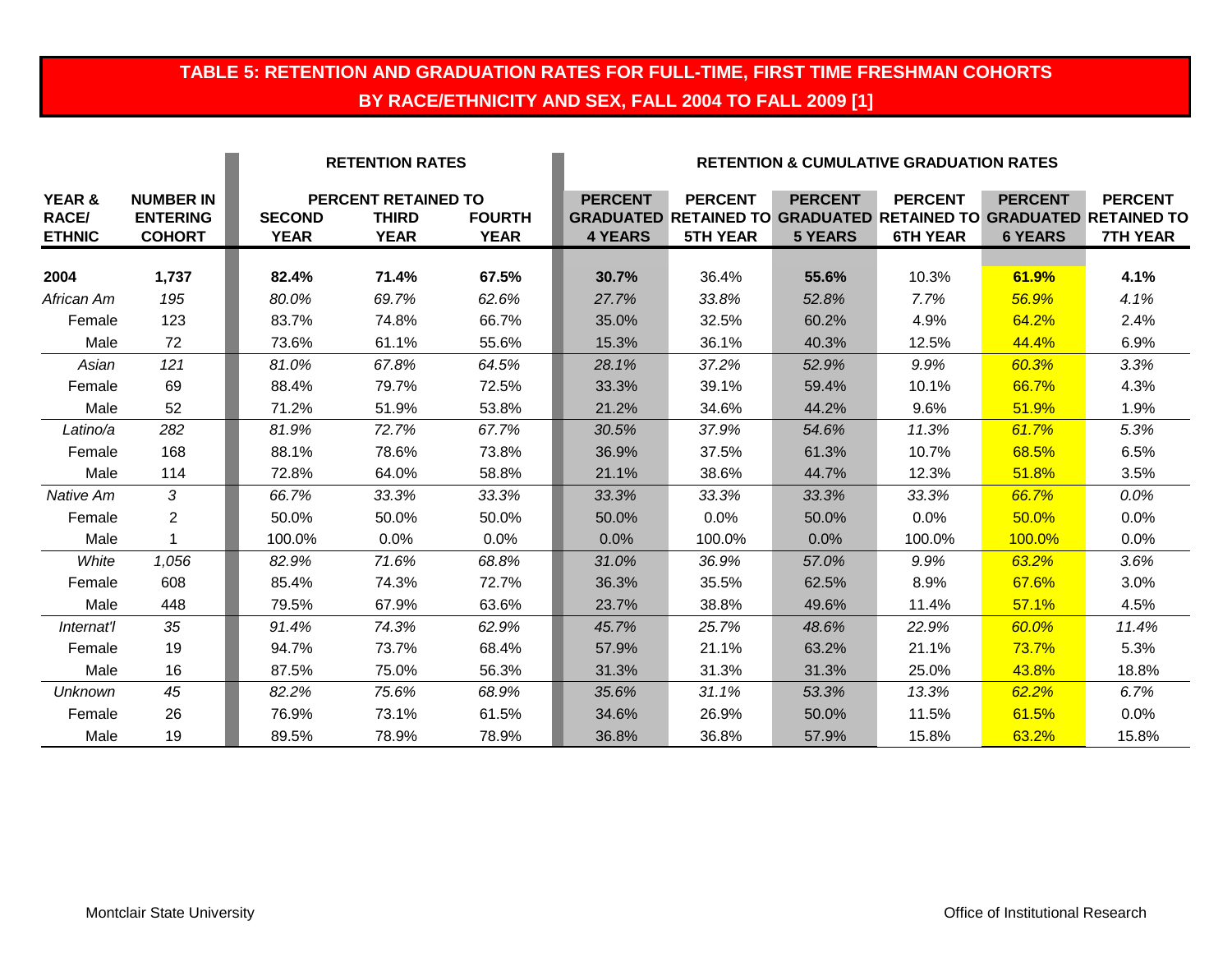|                                         |                                                      |                              | <b>RETENTION RATES</b>                                    |                              | <b>RETENTION &amp; CUMULATIVE GRADUATION RATES</b> |                                   |                                  |                                   |                                  |                                                                                                               |
|-----------------------------------------|------------------------------------------------------|------------------------------|-----------------------------------------------------------|------------------------------|----------------------------------------------------|-----------------------------------|----------------------------------|-----------------------------------|----------------------------------|---------------------------------------------------------------------------------------------------------------|
| YEAR &<br><b>RACE/</b><br><b>ETHNIC</b> | <b>NUMBER IN</b><br><b>ENTERING</b><br><b>COHORT</b> | <b>SECOND</b><br><b>YEAR</b> | <b>PERCENT RETAINED TO</b><br><b>THIRD</b><br><b>YEAR</b> | <b>FOURTH</b><br><b>YEAR</b> | <b>PERCENT</b><br><b>4 YEARS</b>                   | <b>PERCENT</b><br><b>5TH YEAR</b> | <b>PERCENT</b><br><b>5 YEARS</b> | <b>PERCENT</b><br><b>6TH YEAR</b> | <b>PERCENT</b><br><b>6 YEARS</b> | <b>PERCENT</b><br><b>GRADUATED RETAINED TO GRADUATED RETAINED TO GRADUATED RETAINED TO</b><br><b>7TH YEAR</b> |
| 2005                                    | 1,868                                                | 81.3%                        | 71.9%                                                     | 68.1%                        | 34.0%                                              | 33.7%                             | 57.4%                            | 8.6%                              |                                  |                                                                                                               |
| African Am                              | 201                                                  | 75.1%                        | 62.2%                                                     | 59.2%                        | 24.4%                                              | 32.3%                             | 42.3%                            | 13.4%                             |                                  |                                                                                                               |
| Female                                  | 117                                                  | 82.1%                        | 70.9%                                                     | 65.8%                        | 32.5%                                              | 31.6%                             | 52.1%                            | 12.0%                             |                                  |                                                                                                               |
| Male                                    | 84                                                   | 65.5%                        | 50.0%                                                     | 50.0%                        | 13.1%                                              | 33.3%                             | 28.6%                            | 15.5%                             |                                  |                                                                                                               |
| Asian                                   | 130                                                  | 83.8%                        | 73.8%                                                     | 70.0%                        | 35.4%                                              | 35.4%                             | 60.0%                            | 9.2%                              |                                  |                                                                                                               |
| Female                                  | 81                                                   | 87.7%                        | 76.5%                                                     | 72.8%                        | 38.3%                                              | 35.8%                             | 64.2%                            | 8.6%                              |                                  |                                                                                                               |
| Male                                    | 49                                                   | 77.6%                        | 69.4%                                                     | 65.3%                        | 30.6%                                              | 34.7%                             | 53.1%                            | 10.2%                             |                                  |                                                                                                               |
| Latino/a                                | 346                                                  | 80.1%                        | 71.7%                                                     | 65.6%                        | 32.9%                                              | 31.8%                             | 53.2%                            | 11.0%                             |                                  |                                                                                                               |
| Female                                  | 206                                                  | 85.9%                        | 79.6%                                                     | 72.3%                        | 40.3%                                              | 33.5%                             | 64.6%                            | 8.3%                              |                                  |                                                                                                               |
| Male                                    | 140                                                  | 71.4%                        | 60.0%                                                     | 55.7%                        | 22.1%                                              | 29.3%                             | 36.4%                            | 15.0%                             |                                  |                                                                                                               |
| Native Am                               | 3                                                    | 66.7%                        | 66.7%                                                     | 66.7%                        | 66.7%                                              | 0.0%                              | 66.7%                            | 0.0%                              |                                  |                                                                                                               |
| Female                                  | 0                                                    | N/A                          | N/A                                                       | N/A                          | N/A                                                | N/A                               | N/A                              | N/A                               |                                  |                                                                                                               |
| Male                                    | 3                                                    | 66.7%                        | 66.7%                                                     | 66.7%                        | 66.7%                                              | $0.0\%$                           | 66.7%                            | $0.0\%$                           |                                  |                                                                                                               |
| White                                   | 1,146                                                | 82.8%                        | 73.6%                                                     | 70.3%                        | 36.1%                                              | 34.1%                             | 61.0%                            | 7.0%                              |                                  |                                                                                                               |
| Female                                  | 645                                                  | 85.1%                        | 78.1%                                                     | 74.6%                        | 45.0%                                              | 29.6%                             | 69.3%                            | 4.3%                              |                                  |                                                                                                               |
| Male                                    | 501                                                  | 79.8%                        | 67.9%                                                     | 64.9%                        | 24.8%                                              | 39.9%                             | 50.3%                            | 10.4%                             |                                  |                                                                                                               |
| Internat'l                              | 29                                                   | 79.3%                        | 79.3%                                                     | 72.4%                        | 31.0%                                              | 44.8%                             | 65.5%                            | 6.9%                              |                                  |                                                                                                               |
| Female                                  | 12                                                   | 100.0%                       | 91.7%                                                     | 83.3%                        | 41.7%                                              | 50.0%                             | 83.3%                            | 8.3%                              |                                  |                                                                                                               |
| Male                                    | 17                                                   | 64.7%                        | 70.6%                                                     | 64.7%                        | 23.5%                                              | 41.2%                             | 52.9%                            | 5.9%                              |                                  |                                                                                                               |
| <b>Unknown</b>                          | 13                                                   | 61.5%                        | 46.2%                                                     | 46.2%                        | 7.7%                                               | 38.5%                             | 38.5%                            | 7.7%                              |                                  |                                                                                                               |
| Female                                  | 4                                                    | 75.0%                        | 75.0%                                                     | 75.0%                        | 0.0%                                               | 75.0%                             | 75.0%                            | 0.0%                              |                                  |                                                                                                               |
| Male                                    | 9                                                    | 55.6%                        | 33.3%                                                     | 33.3%                        | 11.1%                                              | 22.2%                             | 22.2%                            | 11.1%                             |                                  |                                                                                                               |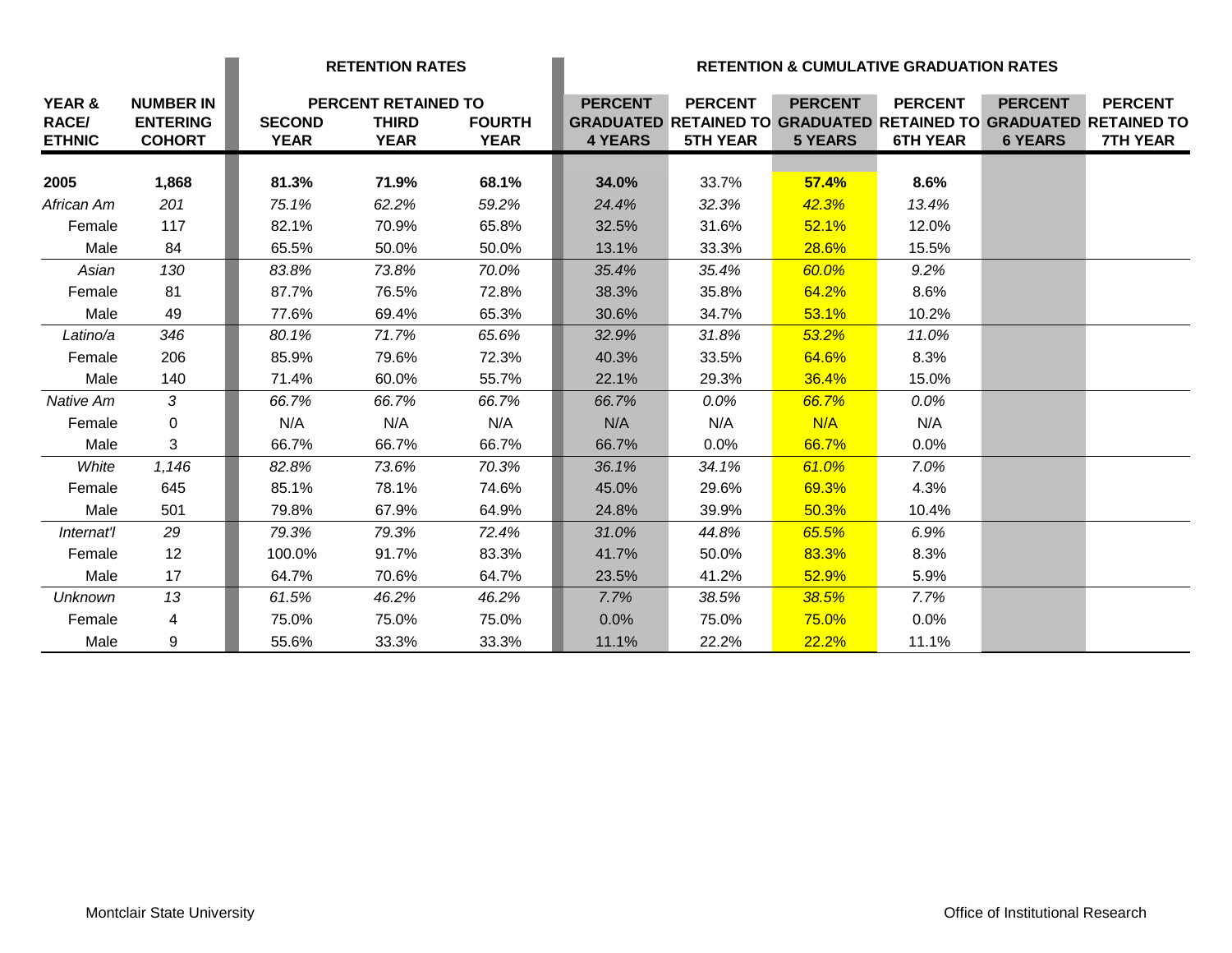|                                         |                                                      |                              | <b>RETENTION RATES</b>                                    |                              | <b>RETENTION &amp; CUMULATIVE GRADUATION RATES</b> |                                                                                                               |                                  |                                   |                                  |                                   |
|-----------------------------------------|------------------------------------------------------|------------------------------|-----------------------------------------------------------|------------------------------|----------------------------------------------------|---------------------------------------------------------------------------------------------------------------|----------------------------------|-----------------------------------|----------------------------------|-----------------------------------|
| YEAR &<br><b>RACE/</b><br><b>ETHNIC</b> | <b>NUMBER IN</b><br><b>ENTERING</b><br><b>COHORT</b> | <b>SECOND</b><br><b>YEAR</b> | <b>PERCENT RETAINED TO</b><br><b>THIRD</b><br><b>YEAR</b> | <b>FOURTH</b><br><b>YEAR</b> | <b>PERCENT</b><br><b>4 YEARS</b>                   | <b>PERCENT</b><br><b>GRADUATED RETAINED TO GRADUATED RETAINED TO GRADUATED RETAINED TO</b><br><b>5TH YEAR</b> | <b>PERCENT</b><br><b>5 YEARS</b> | <b>PERCENT</b><br><b>6TH YEAR</b> | <b>PERCENT</b><br><b>6 YEARS</b> | <b>PERCENT</b><br><b>7TH YEAR</b> |
| 2006                                    | 2,018                                                | 81.6%                        | 73.6%                                                     | 70.0%                        | 34.8%                                              | 33.3%                                                                                                         |                                  |                                   |                                  |                                   |
| African Am                              | 212                                                  | 82.5%                        | 69.3%                                                     | 65.6%                        | 27.8%                                              | 34.0%                                                                                                         |                                  |                                   |                                  |                                   |
| Female                                  | 141                                                  | 85.8%                        | 71.6%                                                     | 68.8%                        | 32.6%                                              | 31.2%                                                                                                         |                                  |                                   |                                  |                                   |
| Male                                    | 71                                                   | 76.1%                        | 64.8%                                                     | 59.2%                        | 18.3%                                              | 39.4%                                                                                                         |                                  |                                   |                                  |                                   |
| Asian                                   | 124                                                  | 81.5%                        | 75.0%                                                     | 73.4%                        | 37.9%                                              | 31.5%                                                                                                         |                                  |                                   |                                  |                                   |
| Female                                  | 63                                                   | 87.3%                        | 81.0%                                                     | 81.0%                        | 52.4%                                              | 25.4%                                                                                                         |                                  |                                   |                                  |                                   |
| Male                                    | 61                                                   | 75.4%                        | 68.9%                                                     | 65.6%                        | 23.0%                                              | 37.7%                                                                                                         |                                  |                                   |                                  |                                   |
| Latino/a                                | 375                                                  | 81.1%                        | 73.1%                                                     | 69.3%                        | 29.9%                                              | 39.5%                                                                                                         |                                  |                                   |                                  |                                   |
| Female                                  | 238                                                  | 82.4%                        | 74.8%                                                     | 70.6%                        | 34.5%                                              | 36.1%                                                                                                         |                                  |                                   |                                  |                                   |
| Male                                    | 137                                                  | 78.8%                        | 70.1%                                                     | 67.2%                        | 21.9%                                              | 45.3%                                                                                                         |                                  |                                   |                                  |                                   |
| Native Am                               | $\overline{0}$                                       | N/A                          | N/A                                                       | N/A                          | N/A                                                | N/A                                                                                                           |                                  |                                   |                                  |                                   |
| Female                                  | $\mathbf{0}$                                         | N/A                          | N/A                                                       | N/A                          | N/A                                                | N/A                                                                                                           |                                  |                                   |                                  |                                   |
| Male                                    | $\mathbf{0}$                                         | N/A                          | N/A                                                       | N/A                          | N/A                                                | N/A                                                                                                           |                                  |                                   |                                  |                                   |
| White                                   | 1,261                                                | 81.7%                        | 74.7%                                                     | 70.9%                        | 37.0%                                              | 32.1%                                                                                                         |                                  |                                   |                                  |                                   |
| Female                                  | 728                                                  | 81.9%                        | 76.1%                                                     | 73.1%                        | 43.1%                                              | 28.7%                                                                                                         |                                  |                                   |                                  |                                   |
| Male                                    | 533                                                  | 81.4%                        | 72.8%                                                     | 67.9%                        | 28.7%                                              | 36.8%                                                                                                         |                                  |                                   |                                  |                                   |
| Internat'l                              | 24                                                   | 79.2%                        | 54.2%                                                     | 58.3%                        | 37.5%                                              | 16.7%                                                                                                         |                                  |                                   |                                  |                                   |
| Female                                  | 17                                                   | 82.4%                        | 58.8%                                                     | 64.7%                        | 47.1%                                              | 17.6%                                                                                                         |                                  |                                   |                                  |                                   |
| Male                                    | 7                                                    | 71.4%                        | 42.9%                                                     | 42.9%                        | 14.3%                                              | 14.3%                                                                                                         |                                  |                                   |                                  |                                   |
| <b>Unknown</b>                          | 22                                                   | 81.8%                        | 72.7%                                                     | 68.2%                        | 36.4%                                              | 22.7%                                                                                                         |                                  |                                   |                                  |                                   |
| Female                                  | 10                                                   | 80.0%                        | 80.0%                                                     | 80.0%                        | 50.0%                                              | 30.0%                                                                                                         |                                  |                                   |                                  |                                   |
| Male                                    | 12 <sup>°</sup>                                      | 83.3%                        | 66.7%                                                     | 58.3%                        | 25.0%                                              | 16.7%                                                                                                         |                                  |                                   |                                  |                                   |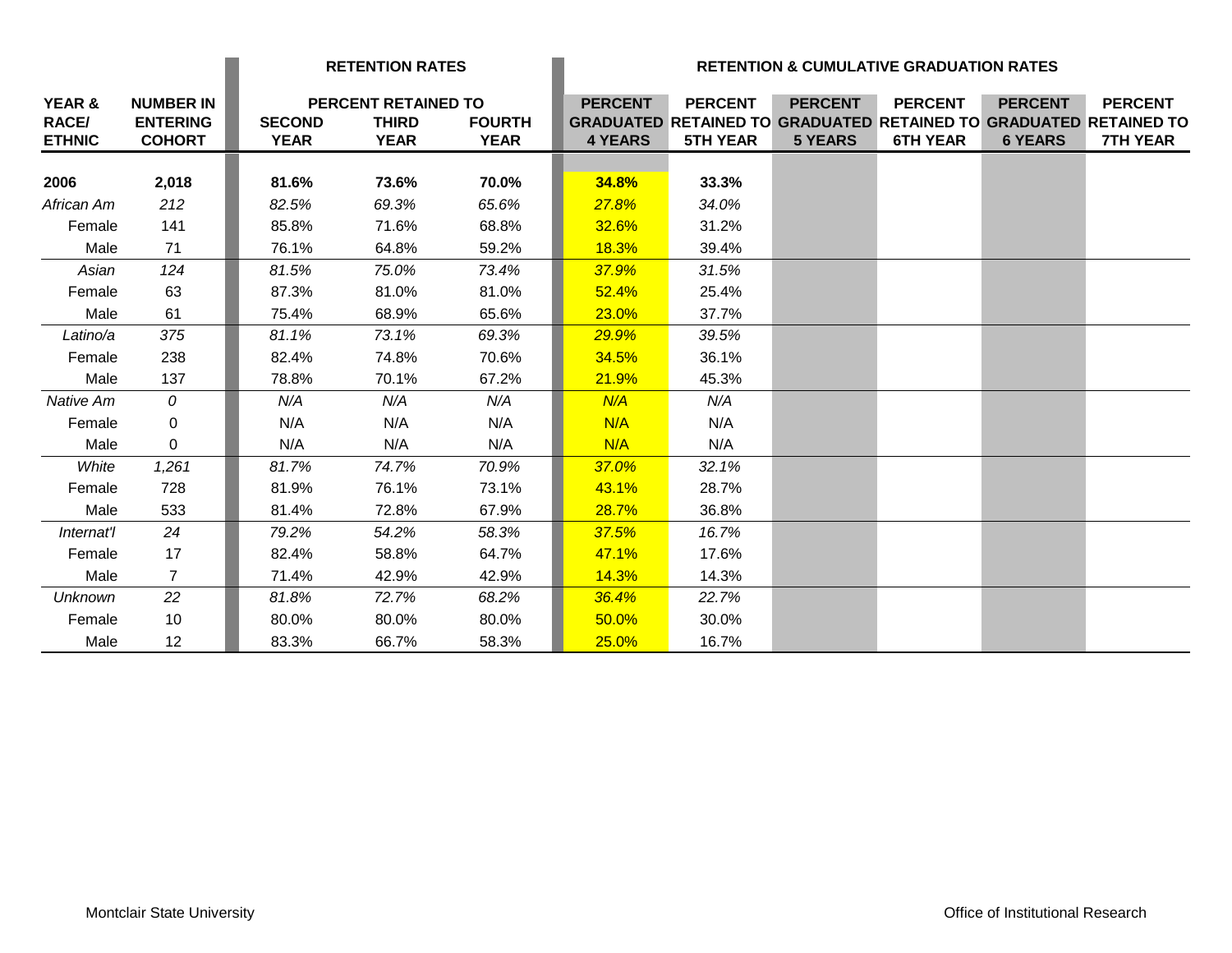|                                         |                                                      | <b>RETENTION RATES</b>       |                                                           |                              | <b>RETENTION &amp; CUMULATIVE GRADUATION RATES</b> |                                   |                                  |                                                                                                               |                                  |                                   |
|-----------------------------------------|------------------------------------------------------|------------------------------|-----------------------------------------------------------|------------------------------|----------------------------------------------------|-----------------------------------|----------------------------------|---------------------------------------------------------------------------------------------------------------|----------------------------------|-----------------------------------|
| YEAR &<br><b>RACE/</b><br><b>ETHNIC</b> | <b>NUMBER IN</b><br><b>ENTERING</b><br><b>COHORT</b> | <b>SECOND</b><br><b>YEAR</b> | <b>PERCENT RETAINED TO</b><br><b>THIRD</b><br><b>YEAR</b> | <b>FOURTH</b><br><b>YEAR</b> | <b>PERCENT</b><br><b>4 YEARS</b>                   | <b>PERCENT</b><br><b>5TH YEAR</b> | <b>PERCENT</b><br><b>5 YEARS</b> | <b>PERCENT</b><br><b>GRADUATED RETAINED TO GRADUATED RETAINED TO GRADUATED RETAINED TO</b><br><b>6TH YEAR</b> | <b>PERCENT</b><br><b>6 YEARS</b> | <b>PERCENT</b><br><b>7TH YEAR</b> |
|                                         |                                                      |                              |                                                           |                              |                                                    |                                   |                                  |                                                                                                               |                                  |                                   |
| 2007 [2]                                | 2,069                                                | 81.9%                        | 73.7%                                                     | 69.8%                        |                                                    |                                   |                                  |                                                                                                               |                                  |                                   |
| African Am                              | 181                                                  | 79.6%                        | 75.7%                                                     | 72.4%                        |                                                    |                                   |                                  |                                                                                                               |                                  |                                   |
| Female                                  | 113                                                  | 79.6%                        | 75.2%                                                     | 73.5%                        |                                                    |                                   |                                  |                                                                                                               |                                  |                                   |
| Male                                    | 68                                                   | 79.4%                        | 76.5%                                                     | 70.6%                        |                                                    |                                   |                                  |                                                                                                               |                                  |                                   |
| Asian                                   | 136                                                  | 86.0%                        | 75.7%                                                     | 72.1%                        |                                                    |                                   |                                  |                                                                                                               |                                  |                                   |
| Female                                  | 72                                                   | 91.7%                        | 81.9%                                                     | 79.2%                        |                                                    |                                   |                                  |                                                                                                               |                                  |                                   |
| Male                                    | 64                                                   | 79.7%                        | 68.8%                                                     | 64.1%                        |                                                    |                                   |                                  |                                                                                                               |                                  |                                   |
| Latino/a                                | 446                                                  | 78.3%                        | 69.3%                                                     | 66.4%                        |                                                    |                                   |                                  |                                                                                                               |                                  |                                   |
| Female                                  | 273                                                  | 81.3%                        | 72.9%                                                     | 69.6%                        |                                                    |                                   |                                  |                                                                                                               |                                  |                                   |
| Male                                    | 173                                                  | 73.4%                        | 63.6%                                                     | 61.3%                        |                                                    |                                   |                                  |                                                                                                               |                                  |                                   |
| Native Am                               | 3                                                    | 100.0%                       | 66.7%                                                     | 33.3%                        |                                                    |                                   |                                  |                                                                                                               |                                  |                                   |
| Female                                  | $\overline{2}$                                       | 100.0%                       | 100.0%                                                    | 50.0%                        |                                                    |                                   |                                  |                                                                                                               |                                  |                                   |
| Male                                    | 1                                                    | 100.0%                       | 0.0%                                                      | 0.0%                         |                                                    |                                   |                                  |                                                                                                               |                                  |                                   |
| White                                   | 1,175                                                | 82.7%                        | 74.4%                                                     | 70.4%                        |                                                    |                                   |                                  |                                                                                                               |                                  |                                   |
| Female                                  | 739                                                  | 82.9%                        | 75.0%                                                     | 71.4%                        |                                                    |                                   |                                  |                                                                                                               |                                  |                                   |
| Male                                    | 436                                                  | 82.3%                        | 73.4%                                                     | 68.6%                        |                                                    |                                   |                                  |                                                                                                               |                                  |                                   |
| Internat'l                              | 23                                                   | 73.9%                        | 69.6%                                                     | 60.9%                        |                                                    |                                   |                                  |                                                                                                               |                                  |                                   |
| Female                                  | 16                                                   | 75.0%                        | 68.8%                                                     | 56.3%                        |                                                    |                                   |                                  |                                                                                                               |                                  |                                   |
| Male                                    | $\mathbf{7}$                                         | 71.4%                        | 71.4%                                                     | 71.4%                        |                                                    |                                   |                                  |                                                                                                               |                                  |                                   |
| Unknown                                 | 105                                                  | 87.6%                        | 79.0%                                                     | 74.3%                        |                                                    |                                   |                                  |                                                                                                               |                                  |                                   |
| Female                                  | 62                                                   | 82.3%                        | 74.2%                                                     | 67.7%                        |                                                    |                                   |                                  |                                                                                                               |                                  |                                   |
| Male                                    | 43                                                   | 95.3%                        | 86.0%                                                     | 83.7%                        |                                                    |                                   |                                  |                                                                                                               |                                  |                                   |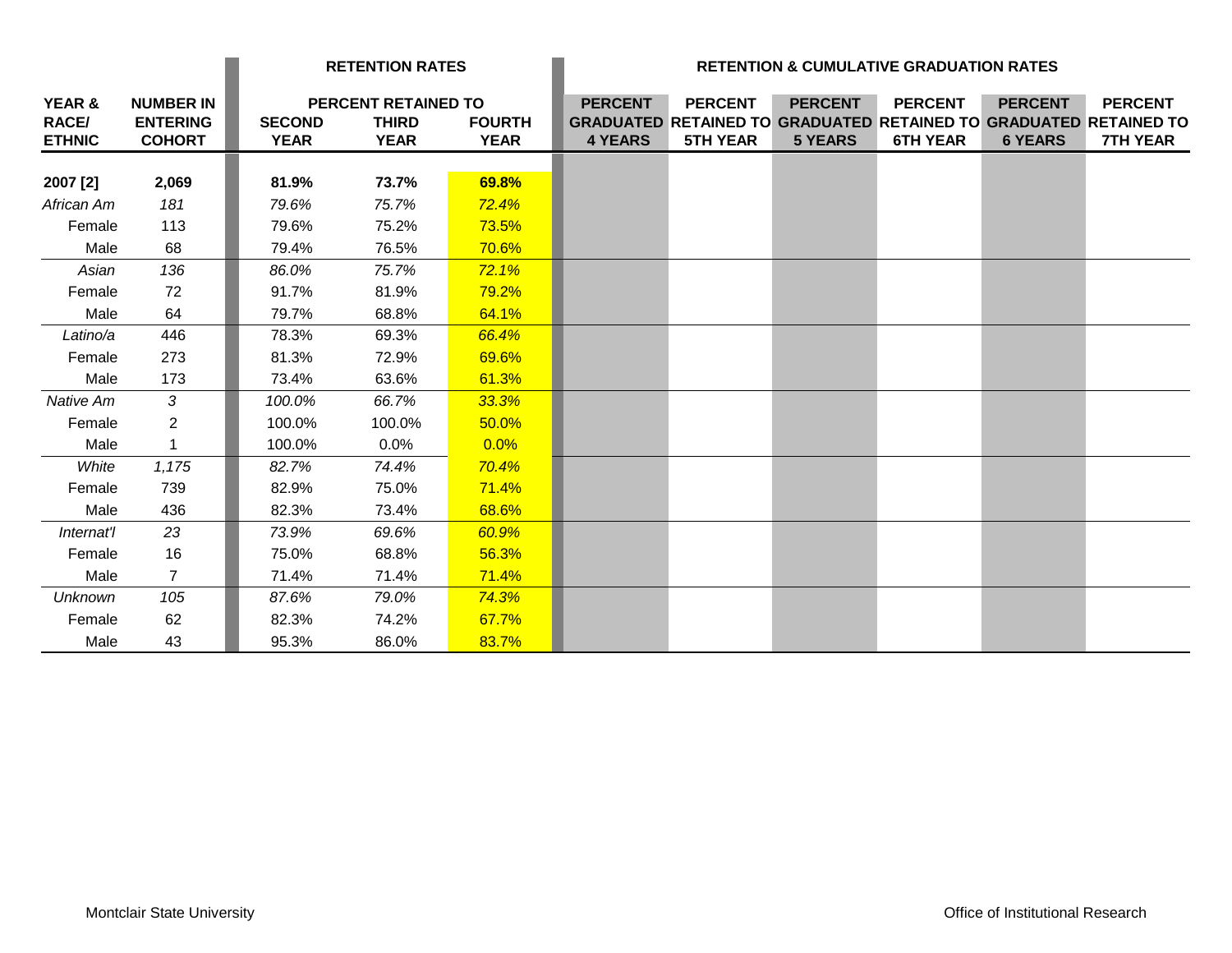|                                                    |                                                      | <b>RETENTION RATES</b>       |                                                    |                              | <b>RETENTION &amp; CUMULATIVE GRADUATION RATES</b> |                                   |                                  |                                   |                                  |                                                                                                               |
|----------------------------------------------------|------------------------------------------------------|------------------------------|----------------------------------------------------|------------------------------|----------------------------------------------------|-----------------------------------|----------------------------------|-----------------------------------|----------------------------------|---------------------------------------------------------------------------------------------------------------|
| <b>YEAR &amp;</b><br><b>RACE/</b><br><b>ETHNIC</b> | <b>NUMBER IN</b><br><b>ENTERING</b><br><b>COHORT</b> | <b>SECOND</b><br><b>YEAR</b> | PERCENT RETAINED TO<br><b>THIRD</b><br><b>YEAR</b> | <b>FOURTH</b><br><b>YEAR</b> | <b>PERCENT</b><br><b>4 YEARS</b>                   | <b>PERCENT</b><br><b>5TH YEAR</b> | <b>PERCENT</b><br><b>5 YEARS</b> | <b>PERCENT</b><br><b>6TH YEAR</b> | <b>PERCENT</b><br><b>6 YEARS</b> | <b>PERCENT</b><br><b>GRADUATED RETAINED TO GRADUATED RETAINED TO GRADUATED RETAINED TO</b><br><b>7TH YEAR</b> |
| 2008 [2]                                           | 2,257                                                | 83.0%                        | 75.6%                                              |                              |                                                    |                                   |                                  |                                   |                                  |                                                                                                               |
| African Am                                         | 174                                                  | 81.6%                        | 74.1%                                              |                              |                                                    |                                   |                                  |                                   |                                  |                                                                                                               |
| Female                                             | 111                                                  | 83.8%                        | 74.8%                                              |                              |                                                    |                                   |                                  |                                   |                                  |                                                                                                               |
| Male                                               | 63                                                   | 77.8%                        | 73.0%                                              |                              |                                                    |                                   |                                  |                                   |                                  |                                                                                                               |
| Asian                                              | 145                                                  | 82.8%                        | 71.0%                                              |                              |                                                    |                                   |                                  |                                   |                                  |                                                                                                               |
| Female                                             | 81                                                   | 80.2%                        | 75.3%                                              |                              |                                                    |                                   |                                  |                                   |                                  |                                                                                                               |
| Male                                               | 64                                                   | 85.9%                        | 65.6%                                              |                              |                                                    |                                   |                                  |                                   |                                  |                                                                                                               |
| Latino/a                                           | 466                                                  | 83.7%                        | 76.6%                                              |                              |                                                    |                                   |                                  |                                   |                                  |                                                                                                               |
| Female                                             | 294                                                  | 84.4%                        | 78.9%                                              |                              |                                                    |                                   |                                  |                                   |                                  |                                                                                                               |
| Male                                               | 172                                                  | 82.6%                        | 72.7%                                              |                              |                                                    |                                   |                                  |                                   |                                  |                                                                                                               |
| Native Am                                          | $\overline{4}$                                       | 75.0%                        | 50.0%                                              |                              |                                                    |                                   |                                  |                                   |                                  |                                                                                                               |
| Female                                             | 3                                                    | 100.0%                       | 66.7%                                              |                              |                                                    |                                   |                                  |                                   |                                  |                                                                                                               |
| Male                                               | 1                                                    | 0.0%                         | 0.0%                                               |                              |                                                    |                                   |                                  |                                   |                                  |                                                                                                               |
| White                                              | 1,190                                                | 83.7%                        | 77.1%                                              |                              |                                                    |                                   |                                  |                                   |                                  |                                                                                                               |
| Female                                             | 722                                                  | 85.0%                        | 79.2%                                              |                              |                                                    |                                   |                                  |                                   |                                  |                                                                                                               |
| Male                                               | 468                                                  | 81.6%                        | 73.7%                                              |                              |                                                    |                                   |                                  |                                   |                                  |                                                                                                               |
| Internat'l                                         | 23                                                   | 82.6%                        | 73.9%                                              |                              |                                                    |                                   |                                  |                                   |                                  |                                                                                                               |
| Female                                             | 16                                                   | 75.0%                        | 68.8%                                              |                              |                                                    |                                   |                                  |                                   |                                  |                                                                                                               |
| Male                                               | $\mathbf{7}$                                         | 100.0%                       | 85.7%                                              |                              |                                                    |                                   |                                  |                                   |                                  |                                                                                                               |
| <b>Unknown</b>                                     | 255                                                  | 79.6%                        | 71.4%                                              |                              |                                                    |                                   |                                  |                                   |                                  |                                                                                                               |
| Female                                             | 138                                                  | 83.3%                        | 74.6%                                              |                              |                                                    |                                   |                                  |                                   |                                  |                                                                                                               |
| Male                                               | 117                                                  | 75.2%                        | 67.5%                                              |                              |                                                    |                                   |                                  |                                   |                                  |                                                                                                               |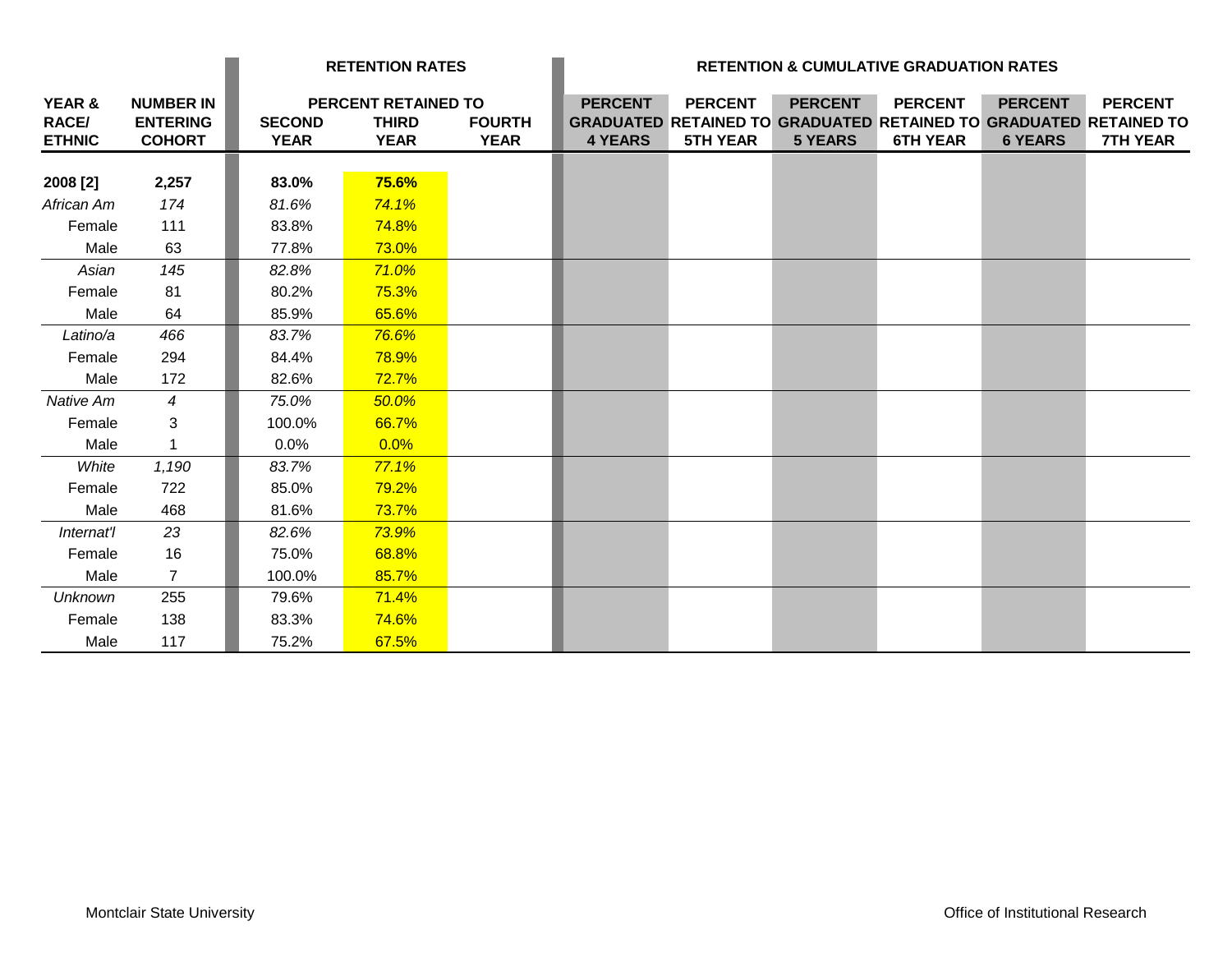|                                  |                                                      |                              | <b>RETENTION RATES</b>                             |                              |                                  | <b>RETENTION &amp; CUMULATIVE GRADUATION RATES</b>                                                            |                                  |                                   |                                  |                                   |  |
|----------------------------------|------------------------------------------------------|------------------------------|----------------------------------------------------|------------------------------|----------------------------------|---------------------------------------------------------------------------------------------------------------|----------------------------------|-----------------------------------|----------------------------------|-----------------------------------|--|
| YEAR &<br>RACE/<br><b>ETHNIC</b> | <b>NUMBER IN</b><br><b>ENTERING</b><br><b>COHORT</b> | <b>SECOND</b><br><b>YEAR</b> | PERCENT RETAINED TO<br><b>THIRD</b><br><b>YEAR</b> | <b>FOURTH</b><br><b>YEAR</b> | <b>PERCENT</b><br><b>4 YEARS</b> | <b>PERCENT</b><br><b>GRADUATED RETAINED TO GRADUATED RETAINED TO GRADUATED RETAINED TO</b><br><b>5TH YEAR</b> | <b>PERCENT</b><br><b>5 YEARS</b> | <b>PERCENT</b><br><b>6TH YEAR</b> | <b>PERCENT</b><br><b>6 YEARS</b> | <b>PERCENT</b><br><b>7TH YEAR</b> |  |
| 2009 [3]                         | 2,101                                                | 81.2%                        |                                                    |                              |                                  |                                                                                                               |                                  |                                   |                                  |                                   |  |
| Non-Res.                         | 29                                                   | 89.7%                        |                                                    |                              |                                  |                                                                                                               |                                  |                                   |                                  |                                   |  |
| Female                           | 21                                                   | 95.2%                        |                                                    |                              |                                  |                                                                                                               |                                  |                                   |                                  |                                   |  |
| Male                             | 8                                                    | 75.0%                        |                                                    |                              |                                  |                                                                                                               |                                  |                                   |                                  |                                   |  |
| Hispanic                         | 404                                                  | 80.9%                        |                                                    |                              |                                  |                                                                                                               |                                  |                                   |                                  |                                   |  |
| Female                           | 266                                                  | 82.7%                        |                                                    |                              |                                  |                                                                                                               |                                  |                                   |                                  |                                   |  |
| Male                             | 138                                                  | 77.5%                        |                                                    |                              |                                  |                                                                                                               |                                  |                                   |                                  |                                   |  |
| AmInd/NtAI                       | $\overline{4}$                                       | 100.0%                       |                                                    |                              |                                  |                                                                                                               |                                  |                                   |                                  |                                   |  |
| Female                           | 3                                                    | 100.0%                       |                                                    |                              |                                  |                                                                                                               |                                  |                                   |                                  |                                   |  |
| Male                             | $\mathbf{1}$                                         | 100.0%                       |                                                    |                              |                                  |                                                                                                               |                                  |                                   |                                  |                                   |  |
| Asian                            | 125                                                  | 80.8%                        |                                                    |                              |                                  |                                                                                                               |                                  |                                   |                                  |                                   |  |
| Female                           | 69                                                   | 89.9%                        |                                                    |                              |                                  |                                                                                                               |                                  |                                   |                                  |                                   |  |
| Male                             | 56                                                   | 69.6%                        |                                                    |                              |                                  |                                                                                                               |                                  |                                   |                                  |                                   |  |
| Black/AfAm                       | 176                                                  | 75.6%                        |                                                    |                              |                                  |                                                                                                               |                                  |                                   |                                  |                                   |  |
| Female                           | 110                                                  | 75.5%                        |                                                    |                              |                                  |                                                                                                               |                                  |                                   |                                  |                                   |  |
| Male                             | 66                                                   | 75.8%                        |                                                    |                              |                                  |                                                                                                               |                                  |                                   |                                  |                                   |  |
| NatHa/Pacl                       | 3                                                    | 66.7%                        |                                                    |                              |                                  |                                                                                                               |                                  |                                   |                                  |                                   |  |
| Female                           | $\mathbf{1}$                                         | 100.0%                       |                                                    |                              |                                  |                                                                                                               |                                  |                                   |                                  |                                   |  |
| Male                             | $\overline{2}$                                       | 50.0%                        |                                                    |                              |                                  |                                                                                                               |                                  |                                   |                                  |                                   |  |
| White                            | 1,070                                                | 82.7%                        |                                                    |                              |                                  |                                                                                                               |                                  |                                   |                                  |                                   |  |
| Female                           | 638                                                  | 85.4%                        |                                                    |                              |                                  |                                                                                                               |                                  |                                   |                                  |                                   |  |
| Male                             | 432                                                  | 78.7%                        |                                                    |                              |                                  |                                                                                                               |                                  |                                   |                                  |                                   |  |
| Multiracial                      | 18                                                   | 72.2%                        |                                                    |                              |                                  |                                                                                                               |                                  |                                   |                                  |                                   |  |
| Female                           | 10                                                   | 90.0%                        |                                                    |                              |                                  |                                                                                                               |                                  |                                   |                                  |                                   |  |
| Male                             | 8                                                    | 50.0%                        |                                                    |                              |                                  |                                                                                                               |                                  |                                   |                                  |                                   |  |
| <b>Unknown</b>                   | 272                                                  | 79.0%                        |                                                    |                              |                                  |                                                                                                               |                                  |                                   |                                  |                                   |  |
| Female                           | 166                                                  | 81.9%                        |                                                    |                              |                                  |                                                                                                               |                                  |                                   |                                  |                                   |  |
| Male                             | 106                                                  | 74.5%                        |                                                    |                              |                                  |                                                                                                               |                                  |                                   |                                  |                                   |  |

[1] Sources: SURE/IPEDS Enrollment, Degree, and SSN Change file submissions. Retention rates exclude degree earners.

[2] Beginning in 2007, IPEDS tracks all full-time, first-time students, including those who enter with enough credits to be classified as sophomores or above.

[3] New Federal IPEDS reporting methodology. Unduplicated count of: a) Non-Resident Aliens, b) Hispanic/Latino, c) American Indian/Alaska Native, d) Asian,

e) Black/African American, f) Native Hawaiian/Pacific Islander, g) White, h) Two or more races, and i) Unknown.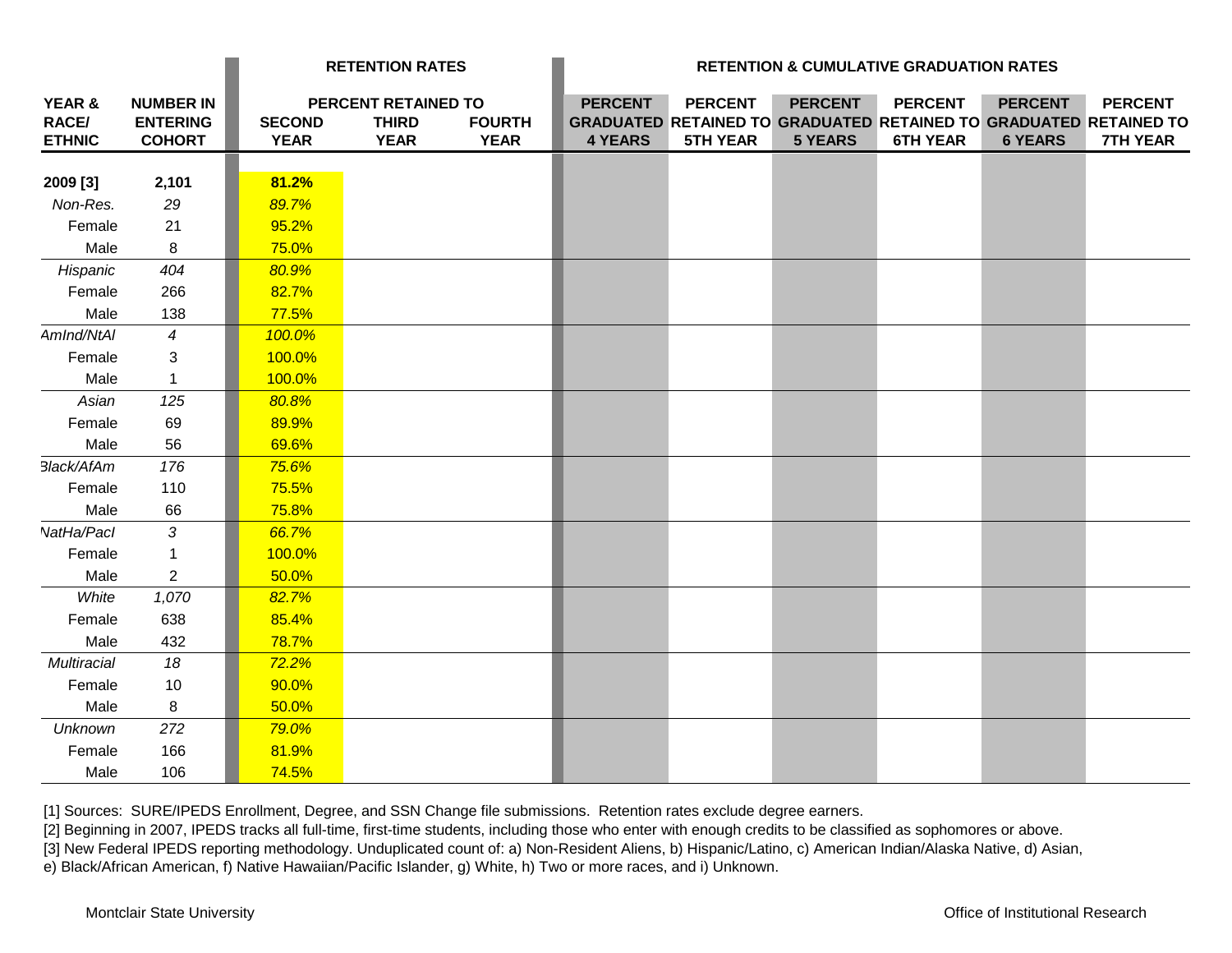

**CHART 1: GRADUATION RATES FOR COHORTS OF FULL-TIME, FIRST-TIME FRESHMEN**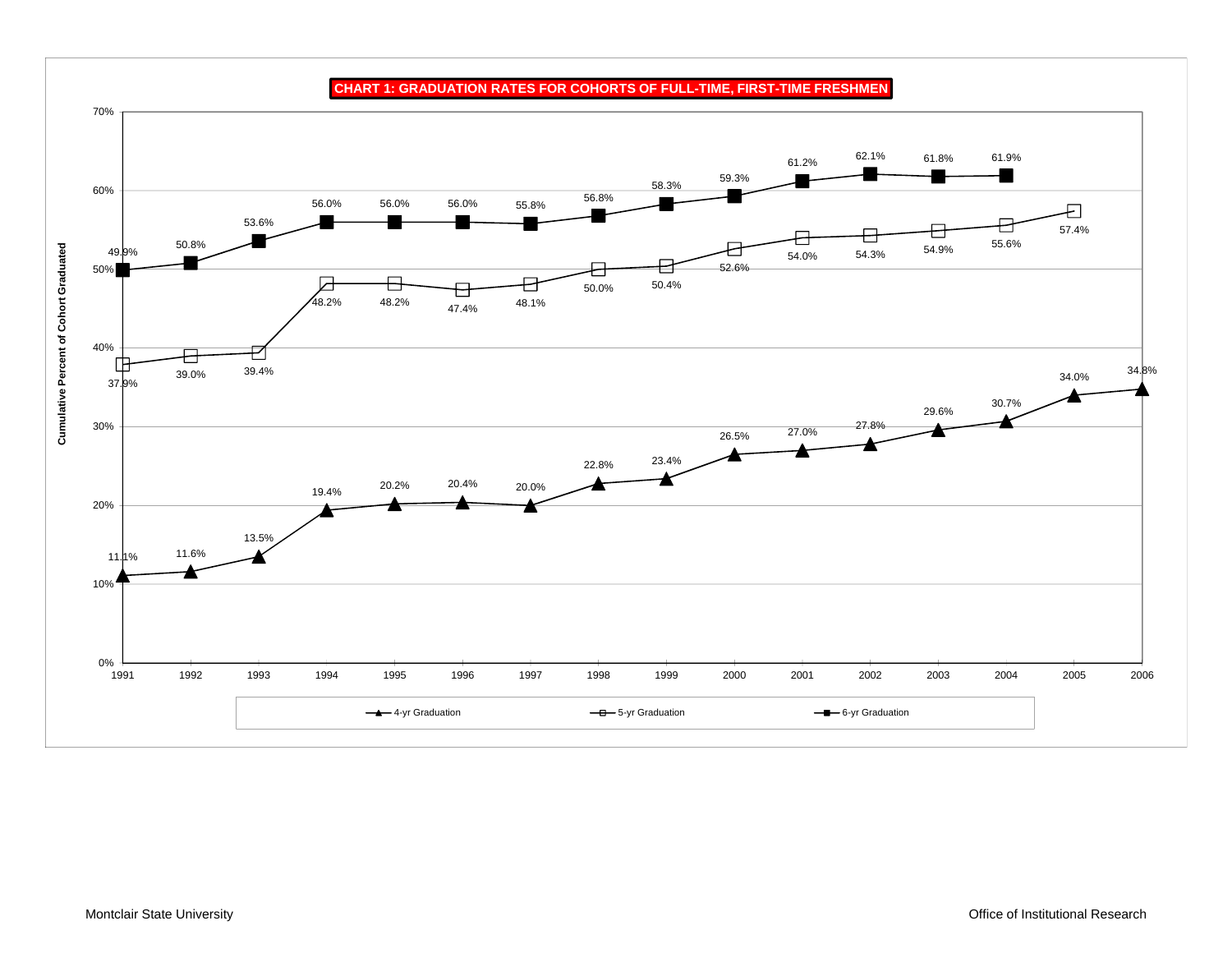#### **TABLE 6: LONG-TERM TRENDS IN GRADUATION RATES**

|            |                 |                 |                 |          | Completed Completed |
|------------|-----------------|-----------------|-----------------|----------|---------------------|
|            |                 |                 |                 | in Fifth | in Sixth            |
| Cohort     | 4-yr Graduation | 5-yr Graduation | 6-yr Graduation | Year     | Year                |
| 1991       | 11.1%           | 37.9%           | 49.9%           | 26.8%    | 12.0%               |
| 1992       | 11.6%           | 39.0%           | 50.8%           | 27.4%    | 11.8%               |
| 1993       | 13.5%           | 39.4%           | 53.6%           | 25.9%    | 14.2%               |
| 1994       | 19.4%           | 48.2%           | 56.0%           | 28.8%    | 7.8%                |
| 1995       | 20.2%           | 48.2%           | 56.0%           | 28.0%    | 7.8%                |
| 1996       | 20.4%           | 47.4%           | 56.0%           | 27.0%    | 8.6%                |
| 1997       | 20.0%           | 48.1%           | 55.8%           | 28.1%    | 7.7%                |
| 1998       | 22.8%           | 50.0%           | 56.8%           | 27.2%    | 6.8%                |
| 1999       | 23.4%           | 50.4%           | 58.3%           | 27.0%    | 7.9%                |
| 2000       | 26.5%           | 52.6%           | 59.3%           | 26.1%    | 6.7%                |
| 2001       | 27.0%           | 54.0%           | 61.2%           | 27.0%    | 7.2%                |
| 2002       | 27.8%           | 54.3%           | 62.1%           | 26.5%    | 7.8%                |
| 2003       | 29.6%           | 54.9%           | 61.8%           | 25.3%    | 6.9%                |
| 2004       | 30.7%           | 55.6%           | 61.9%           | 24.9%    | 6.3%                |
| 2005       | 34.0%           | 57.4%           |                 | 23.4%    |                     |
| 2006       | 34.8%           |                 |                 |          |                     |
| Average    | 23.3%           | 49.2%           | 57.1%           | 26.6%    | 8.5%                |
|            |                 |                 |                 |          |                     |
| Pct. Point |                 |                 |                 |          |                     |
| Change     | 23.70           | 19.50           | 12.00           | $-3.40$  | $-5.70$             |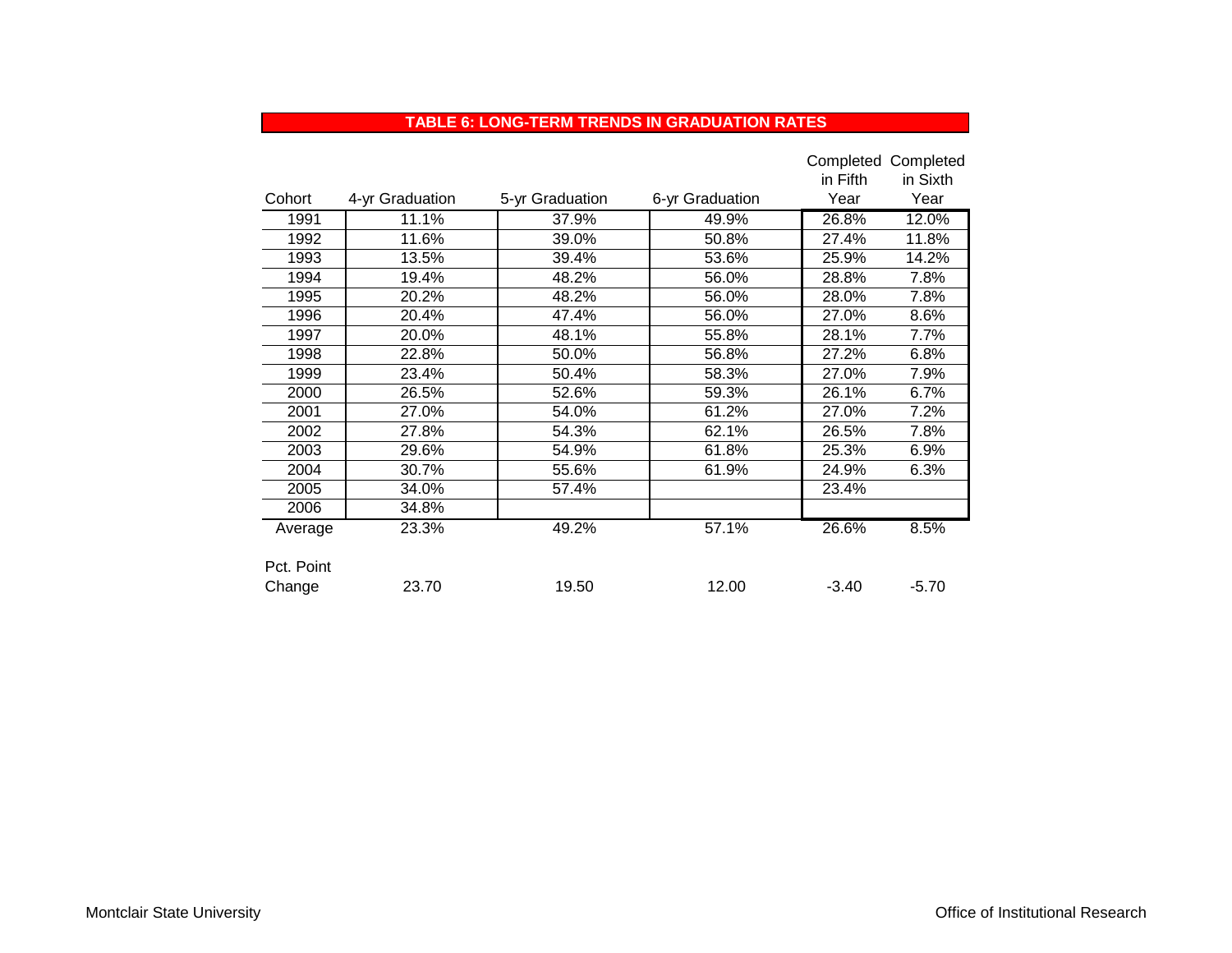**CHART 2: RETENTION RATES FOR COHORTS OF FULL-TIME, FIRST-TIME FRESHMEN**

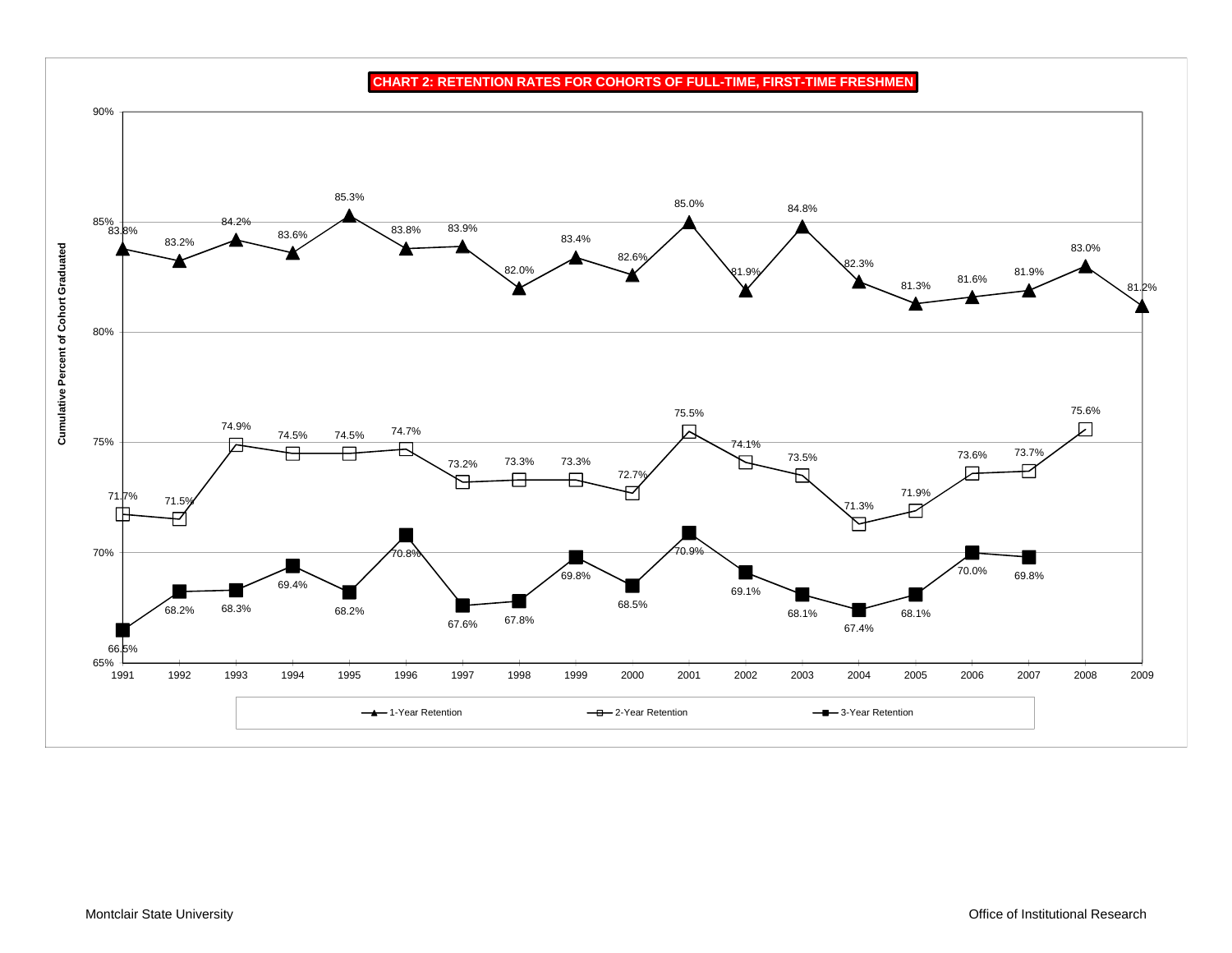#### **TABLE 7: LONG-TERM TRENDS IN RETENTION AND ATTRITION**

|         | <b>First Semester</b> |                  |                  |                  | First Semester First Year Second Year Third Year |           |           |           |
|---------|-----------------------|------------------|------------------|------------------|--------------------------------------------------|-----------|-----------|-----------|
| Cohort  | Retention             | 1-Year Retention | 2-Year Retention | 3-Year Retention | Attrition                                        | Attrition | Attrition | Attrition |
| 1991    | <b>No</b>             | 83.8%            | 71.7%            | 66.5%            | <b>No</b>                                        | 16.2%     | 12.0%     | 5.3%      |
| 1992    | <b>Spring</b>         | 83.2%            | 71.5%            | 68.2%            | <b>Spring</b>                                    | 16.8%     | 11.7%     | 3.3%      |
| 1993    | <b>IPEDS</b>          | 84.2%            | 74.9%            | 68.3%            | <b>IPEDS</b>                                     | 15.8%     | 9.3%      | 6.6%      |
| 1994    | Data                  | 83.6%            | 74.5%            | 69.4%            | <b>Data</b>                                      | 16.4%     | 9.1%      | 5.1%      |
| 1995    |                       | 85.3%            | 74.5%            | 68.2%            |                                                  | 14.7%     | 10.8%     | 6.3%      |
| 1996    | 94.4%                 | 83.8%            | 74.7%            | 70.8%            | 5.6%                                             | 16.2%     | 9.1%      | 3.9%      |
| 1997    | 95.1%                 | 83.9%            | 73.2%            | 67.6%            | 4.9%                                             | 16.1%     | 10.7%     | 5.6%      |
| 1998    | 94.0%                 | 82.0%            | 73.3%            | 67.8%            | 6.0%                                             | 18.0%     | 8.7%      | 5.5%      |
| 1999    | 95.1%                 | 83.4%            | 73.3%            | 69.8%            | 4.9%                                             | 16.6%     | 10.1%     | 3.5%      |
| 2000    | 94.6%                 | 82.6%            | 72.7%            | 68.5%            | 5.4%                                             | 17.4%     | 9.9%      | 4.2%      |
| 2001    | 94.6%                 | 85.0%            | 75.5%            | 70.9%            | 5.4%                                             | 15.0%     | 9.5%      | 4.6%      |
| 2002    | 94.2%                 | 81.9%            | 74.1%            | 69.1%            | 5.8%                                             | 18.1%     | 7.8%      | 5.0%      |
| 2003    | 93.5%                 | 84.8%            | 73.5%            | 68.1%            | 6.5%                                             | 15.2%     | 11.3%     | 5.4%      |
| 2004    | 94.0%                 | 82.3%            | 71.3%            | 67.4%            | 6.0%                                             | 17.7%     | 11.0%     | 3.9%      |
| 2005    | 94.7%                 | 81.3%            | 71.9%            | 68.1%            | 5.3%                                             | 18.7%     | 9.4%      | 3.8%      |
| 2006    | 93.4%                 | 81.6%            | 73.6%            | 70.0%            | 6.6%                                             | 18.4%     | 8.0%      | 3.6%      |
| 2007    | 94.0%                 | 81.9%            | 73.7%            | 69.8%            | 6.0%                                             | 18.1%     | 8.2%      | 3.9%      |
| 2008    | 94.5%                 | 83.0%            | 75.6%            |                  | 5.5%                                             | 17.0%     | 7.4%      |           |
| 2009    | 94.4%                 | 81.2%            |                  |                  | 5.6%                                             | 18.8%     |           |           |
| 2010    | 93.8%                 |                  |                  |                  | 6.2%                                             |           |           |           |
| Average | 94.3%                 | 83.1%            | 73.5%            | 68.7%            | 5.7%                                             | 16.9%     | 9.7%      | 4.7%      |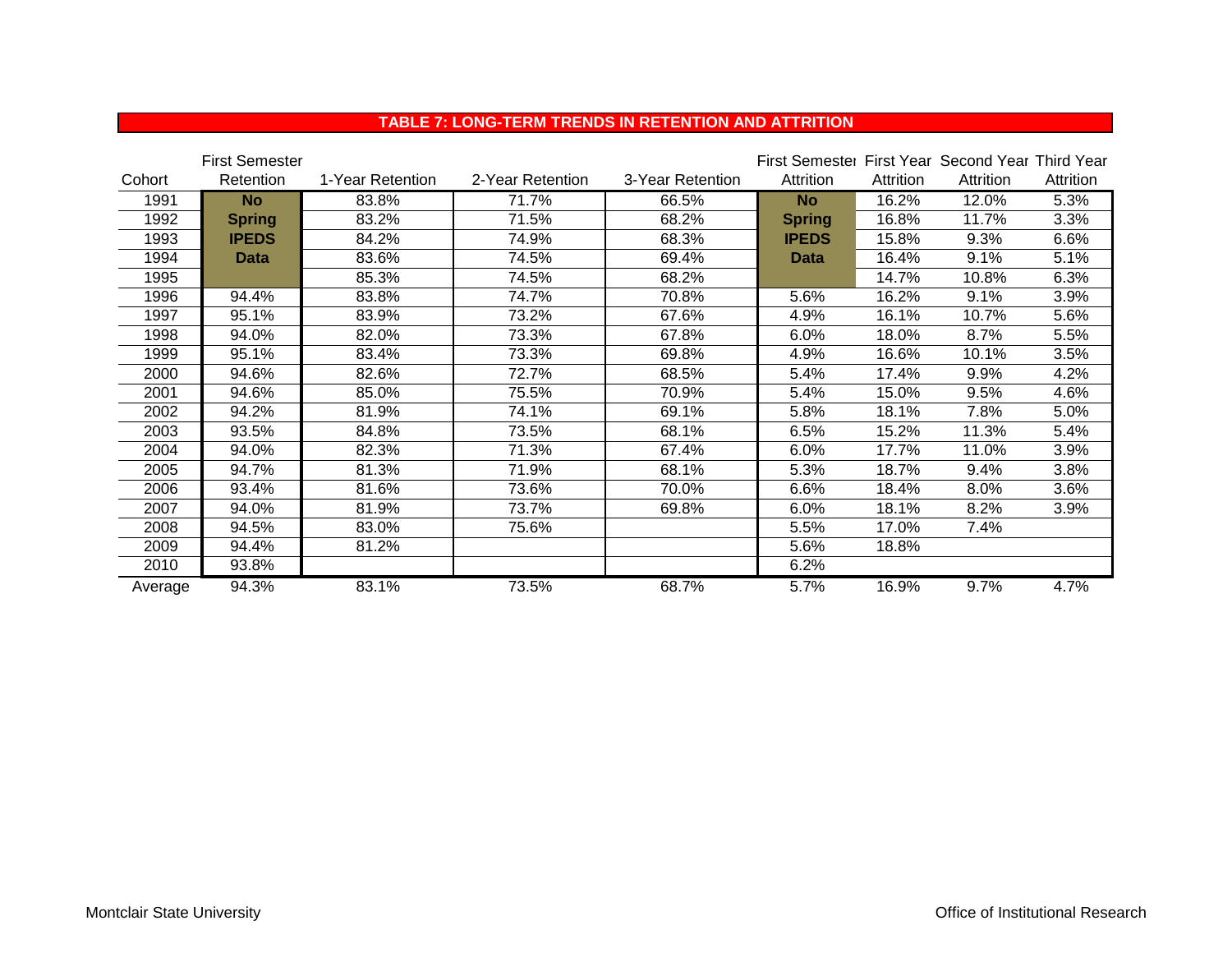| <b>TABLE 8: 200% GRADUATION RATES</b> |                                   |                                   |                                  |                                    |                                    |                                 |                                |  |  |
|---------------------------------------|-----------------------------------|-----------------------------------|----------------------------------|------------------------------------|------------------------------------|---------------------------------|--------------------------------|--|--|
| Cohort                                | Four-year<br>Graduation<br>(100%) | Five-year<br>Graduation<br>(125%) | Six-year<br>Graduation<br>(150%) | Seven-year<br>Graduation<br>(175%) | Eight-year<br>Graduation<br>(200%) | Completed<br>in Seventh<br>Year | Completed<br>in Eighth<br>Year |  |  |
| 1998                                  | 22.8%                             | 50.0%                             | 56.8%                            | 59.5%                              | 60.7%                              | 2.7%                            | 1.2%                           |  |  |
| 1999                                  | 23.4%                             | 50.4%                             | 58.3%                            | 61.5%                              | 62.3%                              | 3.2%                            | 0.8%                           |  |  |
| 2000                                  | 26.5%                             | 52.6%                             | 59.3%                            | 61.0%                              | 62.5%                              | 1.7%                            | 1.5%                           |  |  |
| 2001                                  | 27.0%                             | 54.0%                             | 61.2%                            | 63.8%                              | 64.8%                              | 2.6%                            | 1.0%                           |  |  |
| 2002                                  | 27.8%                             | 54.3%                             | 62.1%                            | 63.9%                              | 64.6%                              | 1.8%                            | 0.6%                           |  |  |
| Average                               | 25.5%                             | 52.3%                             | 59.5%                            | 61.9%                              | 63.0%                              | 2.4%                            | 1.0%                           |  |  |